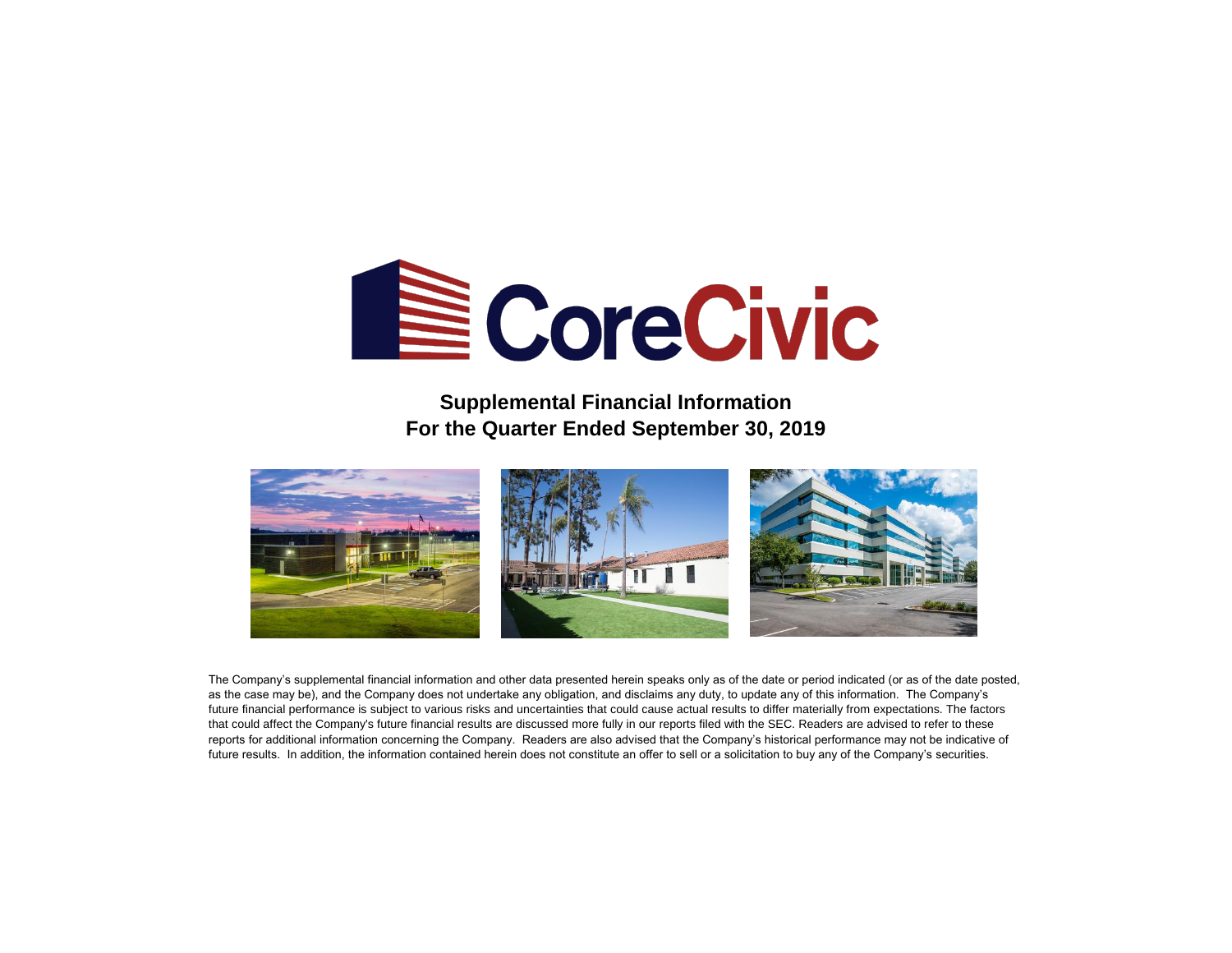# **CoreCivic, Inc.**

# **Supplemental Financial Information For the Quarter Ended September 30, 2019**

| <b>TABLE OF CONTENTS</b>                              |                 |
|-------------------------------------------------------|-----------------|
| Financial Highlights & 2019 Guidance Summary          | $\mathbf{1}$    |
| <b>Consolidated Balance Sheets</b>                    | $\overline{2}$  |
| <b>Consolidated Statements of Operations</b>          | $\overline{3}$  |
| Reconciliation of Basic to Diluted Earnings Per Share | $\overline{4}$  |
| Calculation of Adjusted Diluted Earnings Per Share    | $5\overline{)}$ |
| <b>Funds From Operations</b>                          | 6               |
| <b>Selected Financial Information</b>                 | $7\overline{ }$ |
| <b>Segment Data</b>                                   | 9               |
| Analysis of Outstanding Debt                          | 10              |
| <b>Selected Operating Ratios</b>                      | 11              |
| <b>Partner Information</b>                            | 12              |
| <b>Facility Portfolio</b>                             | 13              |

David M. Garfinkle, Chief Financial Officer 5501 Virginia Way Brentwood, TN 37027 Tel.: (615) 263-3000 Fax: (615) 263-3010 Damon T. Hininger, President and Chief Executive Officer

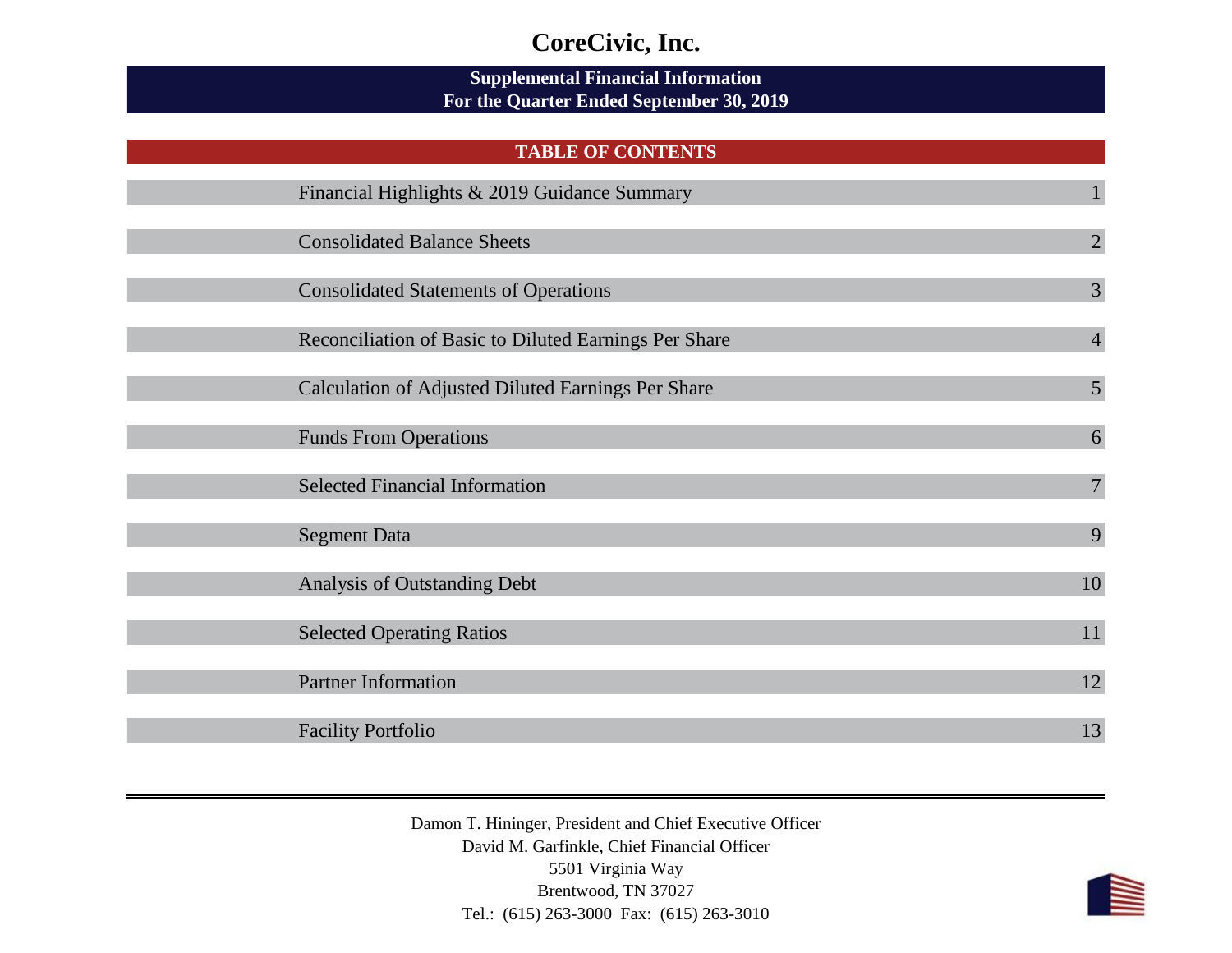### **FINANCIAL HIGHLIGHTS** (Unaudited and amounts in thousands, except per share amounts)

|                                    |              | <b>For the Three Months Ended</b><br>September 30,<br>2019 | <b>For the Nine Months Ended</b><br>September 30,<br>2018<br>2019 |      |    |      |    |      |
|------------------------------------|--------------|------------------------------------------------------------|-------------------------------------------------------------------|------|----|------|----|------|
| <b>Adjusted Diluted EPS</b>        | \$           | 0.47                                                       | \$                                                                | 0.36 | \$ | 1.36 | S  | 1.04 |
| <b>Normalized FFO Per Share</b>    | $\mathbb{S}$ | 0.70                                                       | $\mathbb{S}$                                                      | 0.58 | \$ | 2.03 | \$ | 1.67 |
| <b>AFFO Per Share</b>              | ¢<br>D       | 0.70                                                       | \$                                                                | 0.54 | \$ | 2.00 | \$ | 1.59 |
| <b>Debt Leverage</b>               |              | 3.4x                                                       |                                                                   | 3.8x |    | 3.5x |    | 3.9x |
| <b>Fixed Charge Coverage Ratio</b> |              | 5.1x                                                       |                                                                   | 5.0x |    | 5.2x |    | 5.1x |

|                                                        | Q4 2019           |         |                         |                 |                   | <b>Full Year 2019</b> |                   |                 |  |
|--------------------------------------------------------|-------------------|---------|-------------------------|-----------------|-------------------|-----------------------|-------------------|-----------------|--|
|                                                        |                   | Low-End |                         | <b>High-End</b> |                   | Low-End               |                   | <b>High-End</b> |  |
| Net income                                             | \$                | 44,500  | \$                      | 49,000          | \$                | 191,500               | \$                | 196,000         |  |
| Expenses associated with mergers and acquisitions      |                   | 500     |                         | 500             |                   | 1,500                 |                   | 1,500           |  |
| Asset impairments                                      |                   |         |                         |                 |                   | 4,700                 |                   | 4,700           |  |
| Start-up expenses                                      |                   |         |                         |                 |                   | 9,500                 |                   | 9,500           |  |
| <b>Adjusted net income</b>                             | \$                | 45,000  | \$                      | 49,500          | \$                | 207,200               | $\boldsymbol{\$}$ | 211,700         |  |
| Net income                                             | \$                | 44,500  | \$                      | 49,000          | \$                | 191,500               | \$                | 196,000         |  |
| Depreciation and amortization of real estate assets    |                   | 27,000  |                         | 27,000          |                   | 107,500               |                   | 107,500         |  |
| Impairment of real estate assets                       |                   |         |                         |                 |                   | 4,400                 |                   | 4,400           |  |
| Gain on sale of real estate assets                     |                   |         |                         |                 |                   | (300)                 |                   | (300)           |  |
| <b>Funds From Operations</b>                           | $\overline{\$}$   | 71,500  | \$                      | 76,000          | \$                | 303,100               | \$                | 307,600         |  |
| Expenses associated with mergers and acquisitions      |                   | 500     |                         | 500             |                   | 1,500                 |                   | 1,500           |  |
| Start-up expenses                                      |                   |         |                         |                 |                   | 9,500                 |                   | 9,500           |  |
| Goodwill and other impairments                         |                   |         |                         |                 |                   | 300                   |                   | 300             |  |
| <b>Normalized Funds From Operations</b>                | $\overline{\$}$   | 72,000  | $\boldsymbol{\$}$       | 76,500          | \$                | 314,400               | \$                | 318,900         |  |
| Maintenance capital expenditures on real estate assets |                   | (8,500) |                         | (8,000)         |                   | (31,500)              |                   | (31,000)        |  |
| Stock-based compensation and non-cash interest         |                   | 5,425   |                         | 5,425           |                   | 20,500                |                   | 20,500          |  |
| Other non-cash revenue and expenses                    |                   | 1,650   |                         | 1,650           |                   | 5,000                 |                   | 5,000           |  |
| <b>Adjusted Funds From Operations</b>                  | \$                | 70,575  | \$                      | 75,575          | \$                | 308,400               | $\boldsymbol{\$}$ | 313,400         |  |
| <b>Diluted EPS</b>                                     | \$                | 0.37    | \$                      | 0.41            | \$                | 1.61                  | \$                | 1.65            |  |
| <b>Adjusted EPS</b>                                    | \$                | 0.38    | \$                      | 0.42            | \$                | 1.74                  | \$                | 1.78            |  |
| FFO per diluted share                                  | S                 | 0.60    | \$                      | 0.64            | \$                | 2.54                  | \$                | 2.58            |  |
| Normalized FFO per diluted share                       | \$                | 0.60    | \$                      | 0.64            | \$                | 2.64                  | \$                | 2.68            |  |
| Adjusted Funds From Operations per diluted share       |                   | 0.59    | \$                      | 0.63            | \$                | 2.59                  | \$                | 2.63            |  |
| Net income                                             | \$                | 44,500  | \$                      | 49,000          | \$                | 191,500               | \$                | 196,000         |  |
| Interest expense                                       |                   | 21,000  |                         | 20,500          |                   | 85,500                |                   | 85,000          |  |
| Depreciation and amortization                          |                   | 36,300  |                         | 36,300          |                   | 144,000               |                   | 144,000         |  |
| Income tax expense                                     |                   | 2,500   |                         | 2,000           |                   | 8,500                 |                   | 8,000           |  |
| <b>EBITDA</b>                                          | $\boldsymbol{\$}$ | 104,300 | $\$\$                   | 107,800         | \$                | 429,500               | \$                | 433,000         |  |
| Expenses associated with mergers and acquisitions      |                   | 500     |                         | 500             |                   | 1,500                 |                   | 1,500           |  |
| Start-up expenses                                      |                   |         |                         |                 |                   | 9,500                 |                   | 9,500           |  |
| Asset impairments                                      |                   |         |                         |                 |                   | 4,700                 |                   | 4,700           |  |
| <b>Adjusted EBITDA</b>                                 | $\boldsymbol{\$}$ | 104,800 | $\sqrt[6]{\frac{1}{2}}$ | 108,300         | $\boldsymbol{\$}$ | 445,200               | $\boldsymbol{\$}$ | 448,700         |  |
| <b>Capital Expenditures</b>                            |                   |         |                         |                 |                   |                       |                   |                 |  |
| Prison construction $&$ land acquisitions              |                   |         |                         |                 | \$                | 122,500               | \$                | 124,500         |  |
| Maintenance on real estate assets                      |                   |         |                         |                 |                   | 31,000                |                   | 31,500          |  |
| Information technology and other assets                |                   |         |                         |                 |                   | 24,500                |                   | 26,500          |  |
| Corporate office relocation                            |                   |         |                         |                 |                   | 5,800                 |                   | 5,800           |  |
| Total capital expenditures                             |                   |         |                         |                 | $\mathcal{S}$     | 183,800               | $\mathbb{S}$      | 188,300         |  |



#### **GUIDANCE SUMMARY**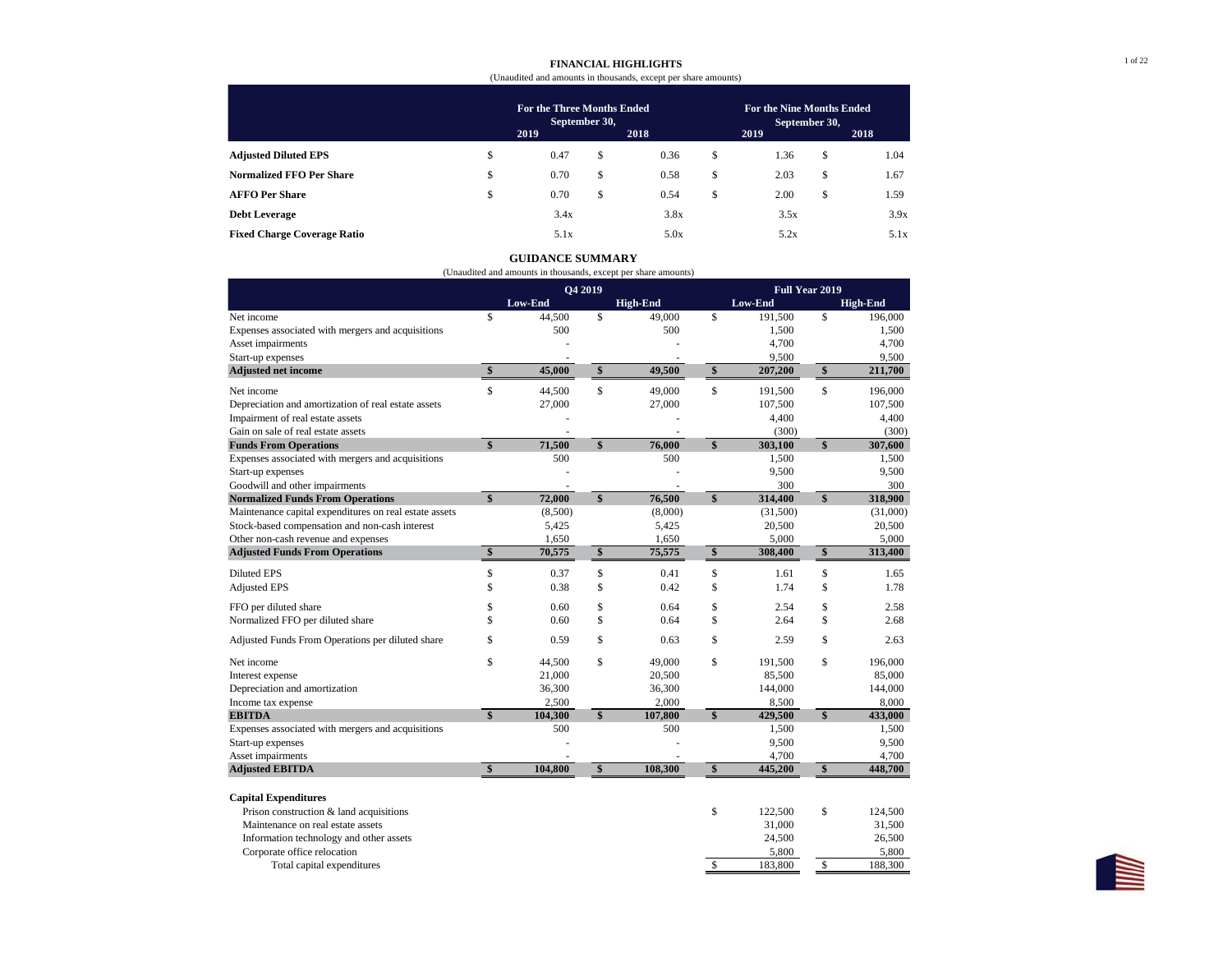#### **CONSOLIDATED BALANCE SHEETS**

|                                             | September 30,<br>2019               | <b>June 30,</b><br>2019    | March 31,<br>2019          | December 31,<br>2018       | September 30,<br>2018      |
|---------------------------------------------|-------------------------------------|----------------------------|----------------------------|----------------------------|----------------------------|
| <b>ASSETS</b>                               |                                     |                            |                            |                            |                            |
| Cash and cash equivalents                   | $\boldsymbol{\mathsf{S}}$<br>47,537 | $\mathcal{S}$<br>56,745    | $\sqrt$<br>20,499          | $\mathcal{S}$<br>52,802    | $\mathbb{S}$<br>93,625     |
| Restricted cash                             | 25,541                              | 30,150                     | 32,901                     | 21,335                     | 11,103                     |
| Accounts receivable, net of allowance       | 271,594                             | 272,423                    | 273,567                    | 270,597                    | 234,162                    |
| Prepaid expenses and other current assets   | 35,973                              | 32,791                     | 28,364                     | 28,791                     | 27,965                     |
| Total current assets                        | 380,645                             | 392,109                    | 355,331                    | 373,525                    | 366,855                    |
| Real estate and related assets:             |                                     |                            |                            |                            |                            |
| Property and equipment, net                 | 2,836,841                           | 2,824,029                  | 2,794,767                  | 2,830,589                  | 2,774,677                  |
| Other real estate assets                    | 239,149                             | 242,073                    | 244,479                    | 247,223                    | 249,286                    |
| Goodwill                                    | 48,169                              | 48,169                     | 48,169                     | 48,169                     | 43,996                     |
| Non-current deferred tax assets             | 18,951                              | 18,858                     | 13,807                     | 14,947                     | 14,309                     |
| Other assets                                | 225,090                             | 213,653                    | 213,827                    | 141,207                    | 134,909                    |
| <b>Total assets</b>                         | 3,748,845<br>$\mathbf{S}$           | 3,738,891<br>$\frac{1}{2}$ | $\frac{1}{2}$<br>3,670,380 | 3,655,660<br>$\frac{1}{2}$ | 3,584,032<br>$\frac{1}{2}$ |
| <b>LIABILITIES AND STOCKHOLDERS' EQUITY</b> |                                     |                            |                            |                            |                            |
| Accounts payable and accrued expenses       | $\mathbb{S}$<br>372,411             | $\mathbb{S}$<br>330,449    | \$<br>330,617              | \$<br>352,275              | \$<br>309,064              |
| Current portion of long-term debt, net      | 342,391                             | 341,152                    | 15,448                     | 14,121                     | 12,795                     |
| Total current liabilities                   | 714,802                             | 671,601                    | 346,065                    | 366,396                    | 321,859                    |
| Long-term debt, net                         | 1,521,785                           | 1,569,118                  | 1,828,114                  | 1,787,555                  | 1,752,185                  |
| Deferred revenue                            | 15,877                              | 19,286                     | 22,694                     | 26,102                     | 29,510                     |
| Other liabilities                           | 113,180                             | 96,295                     | 91,093                     | 60,548                     | 58,403                     |
| <b>Total liabilities</b>                    | 2,365,644                           | 2,356,300                  | 2,287,966                  | 2,240,601                  | 2,161,957                  |
| Commitments and contingencies               |                                     |                            |                            |                            |                            |
| Common stock - \$0.01 par value             | 1,191                               | 1,191                      | 1,191                      | 1,187                      | 1,187                      |
| Additional paid-in capital                  | 1,817,258                           | 1,812,611                  | 1,808,147                  | 1,807,202                  | 1,803,903                  |
| Accumulated deficit                         | (435, 248)                          | (431,211)                  | (426, 924)                 | (393, 330)                 | (383, 015)                 |
| Total stockholders' equity                  | 1,383,201                           | 1,382,591                  | 1,382,414                  | 1,415,059                  | 1,422,075                  |
| Total liabilities and stockholders' equity  | 3,748,845                           | 3,738,891<br>\$            | 3,670,380<br>\$            | 3,655,660<br>\$            | 3,584,032<br>$\mathbf{\$}$ |

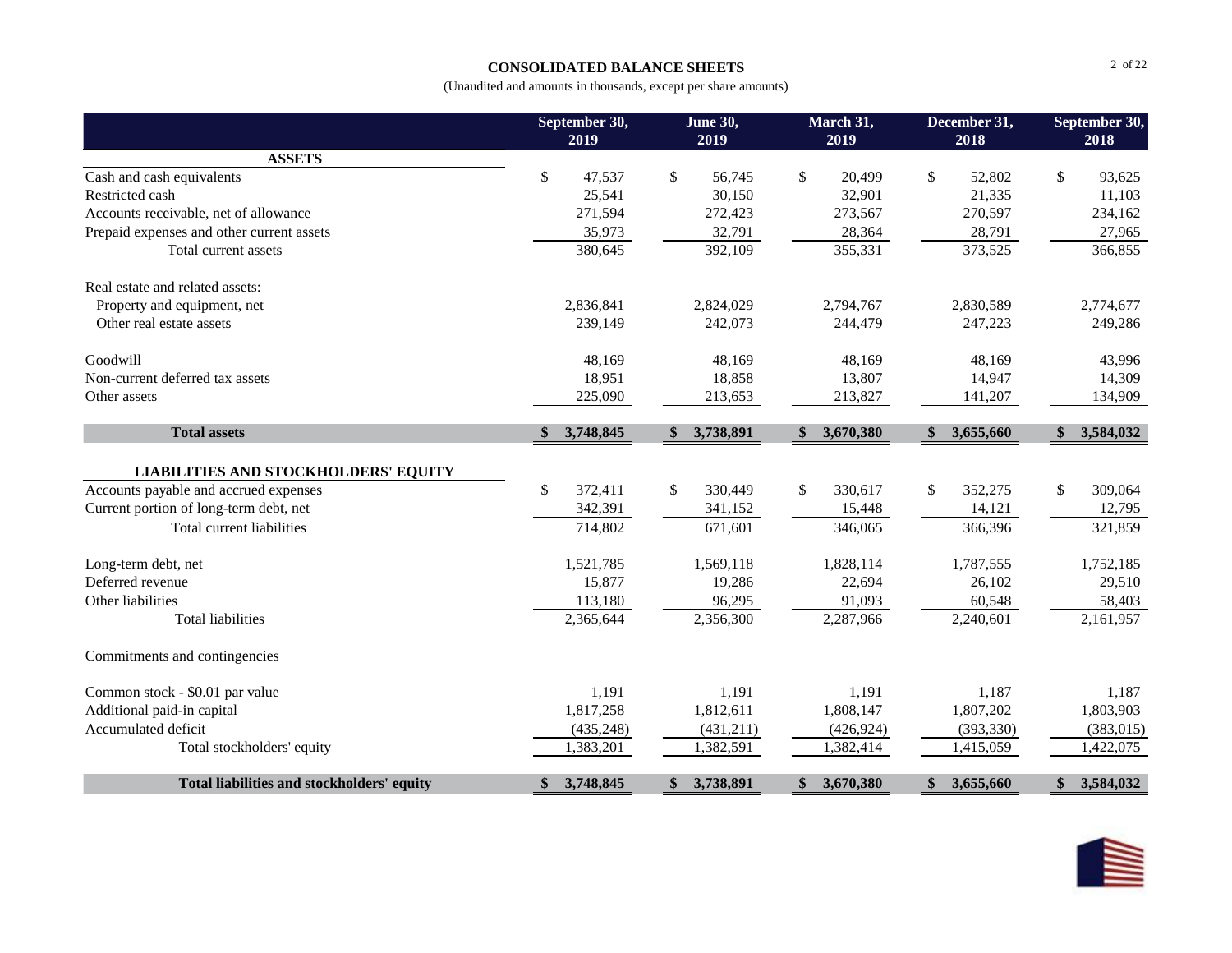### **CONSOLIDATED STATEMENTS OF OPERATIONS**

|                                                        | <b>For the Three Months Ended</b><br>September 30, |                          |               |                          | For the Nine Months Ended<br>September 30, |                |               |           |
|--------------------------------------------------------|----------------------------------------------------|--------------------------|---------------|--------------------------|--------------------------------------------|----------------|---------------|-----------|
|                                                        |                                                    | 2019                     |               | 2018                     |                                            | 2019           |               | 2018      |
| <b>REVENUE:</b>                                        |                                                    |                          |               |                          |                                            |                |               |           |
| Safety                                                 | \$                                                 | 457,817                  | \$            | 422,313                  | \$                                         | 1,332,545      |               | 1,240,019 |
| Community                                              |                                                    | 30,848                   |               | 25,133                   |                                            | 92,120         |               | 74,651    |
| Properties                                             |                                                    | 19,828                   |               | 15,281                   |                                            | 58,083         |               | 38,897    |
| Other                                                  |                                                    | 29                       |               |                          |                                            | 132            |               | 6         |
| Total revenue                                          |                                                    | 508,522                  |               | 462,728                  |                                            | 1,482,880      |               | 1,353,573 |
| <b>EXPENSES:</b>                                       |                                                    |                          |               |                          |                                            |                |               |           |
| Operating:                                             |                                                    |                          |               |                          |                                            |                |               |           |
| Safety                                                 |                                                    | 338,116                  |               | 310,698                  |                                            | 971,706        |               | 905,670   |
| Community                                              |                                                    | 24,168                   |               | 18,911                   |                                            | 70,750         |               | 57,035    |
| Properties                                             |                                                    | 6,230                    |               | 4,020                    |                                            | 17,377         |               | 10,306    |
| Other                                                  |                                                    | 221                      |               | 130                      |                                            | 413            |               | 438       |
| Total operating expenses                               |                                                    | 368,735                  |               | 333,759                  |                                            | 1,060,246      |               | 973,449   |
| General and administrative                             |                                                    | 32,038                   |               | 25,085                   |                                            | 94,847         |               | 77,594    |
| Depreciation and amortization                          |                                                    | 36,654                   |               | 39,465                   |                                            | 107,768        |               | 116,114   |
| Asset impairments                                      |                                                    | $\overline{\phantom{a}}$ |               | $\overline{\phantom{a}}$ |                                            | 4,706          |               | 1,580     |
|                                                        |                                                    | 437,427                  |               | 398,309                  |                                            | 1,267,567      |               | 1,168,737 |
| <b>OPERATING INCOME</b>                                |                                                    | 71,095                   |               | 64,419                   |                                            | 215,313        |               | 184,836   |
| <b>OTHER (INCOME) EXPENSE:</b>                         |                                                    |                          |               |                          |                                            |                |               |           |
| Interest expense, net                                  |                                                    | 20,975                   |               | 20,534                   |                                            | 63,073         |               | 58,608    |
| Expenses associated with debt refinancing transactions |                                                    |                          |               |                          |                                            | $\overline{a}$ |               | 1,016     |
| Other (income) expense                                 |                                                    | (360)                    |               | 49                       |                                            | (614)          |               | 39        |
|                                                        |                                                    | 20,615                   |               | 20,583                   |                                            | 62,459         |               | 59,663    |
| <b>INCOME BEFORE INCOME TAXES</b>                      |                                                    | 50,480                   |               | 43,836                   |                                            | 152,854        |               | 125,173   |
| Income tax expense                                     |                                                    | (1, 486)                 |               | (2,842)                  |                                            | (5,942)        |               | (7,205)   |
|                                                        |                                                    |                          |               |                          |                                            |                |               |           |
| <b>NET INCOME</b>                                      | $\mathbf{s}$                                       | 48,994                   | $\mathbf{\$}$ | 40,994                   | $\mathbf{\$}$                              | 146,912        | $\mathbf{s}$  | 117,968   |
| <b>BASIC EARNINGS PER SHARE</b>                        | <sup>\$</sup>                                      | 0.41                     | $\mathbf{\$}$ | 0.35                     |                                            | 1.23           |               | 1.00      |
| <b>DILUTED EARNINGS PER SHARE</b>                      | \$                                                 | 0.41                     | \$            | 0.34                     | $\boldsymbol{\mathsf{s}}$                  | 1.23           | $\frac{1}{2}$ | 0.99      |

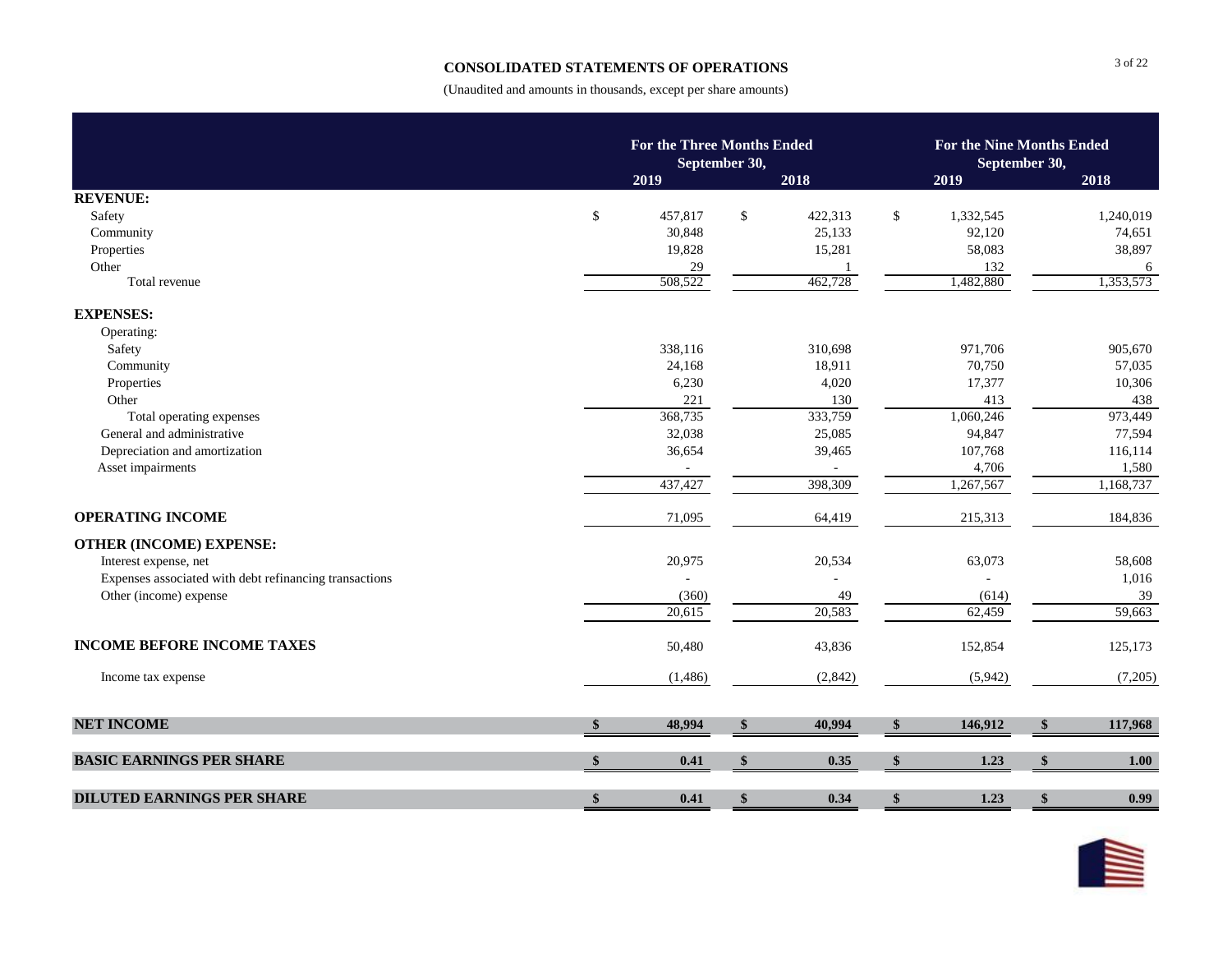#### **RECONCILIATION OF BASIC TO DILUTED EARNINGS PER SHARE**

|                                                                                    | <b>For the Three Months Ended</b><br>September 30,<br>2019<br>2018 |         |    |         | 2019 | <b>For the Nine Months Ended</b><br>2018 |    |         |
|------------------------------------------------------------------------------------|--------------------------------------------------------------------|---------|----|---------|------|------------------------------------------|----|---------|
| Basic:                                                                             |                                                                    |         |    |         |      |                                          |    |         |
| Net income                                                                         |                                                                    | 48,994  | -S | 40,994  | S.   | 146,912                                  |    | 117,968 |
| Diluted:                                                                           |                                                                    |         |    |         |      |                                          |    |         |
| Net income                                                                         |                                                                    | 48,994  |    | 40,994  | Ж    | 146,912                                  | Ъ. | 117,968 |
| Basic:<br>Weighted average common shares outstanding-basic                         |                                                                    | 119,096 |    | 118,597 |      | 119,028                                  |    | 118,544 |
| Diluted:                                                                           |                                                                    |         |    |         |      |                                          |    |         |
| Weighted average common shares outstanding-basic<br>Effect of dilutive securities: |                                                                    | 119,096 |    | 118,597 |      | 119,028                                  |    | 118,544 |
| Stock options                                                                      |                                                                    | 3       |    | 178     |      | 30                                       |    | 123     |
| Restricted stock-based awards                                                      |                                                                    | 90      |    | 74      |      | 104                                      |    | 44      |
| Weighted average shares and assumed conversions-diluted                            |                                                                    | 119,189 |    | 118,849 |      | 119,162                                  |    | 118,711 |
| <b>Basic earnings per share</b>                                                    |                                                                    | 0.41    |    | 0.35    |      | 1.23                                     |    | 1.00    |
| Diluted earnings per share                                                         |                                                                    | 0.41    |    | 0.34    |      | 1.23                                     |    | 0.99    |



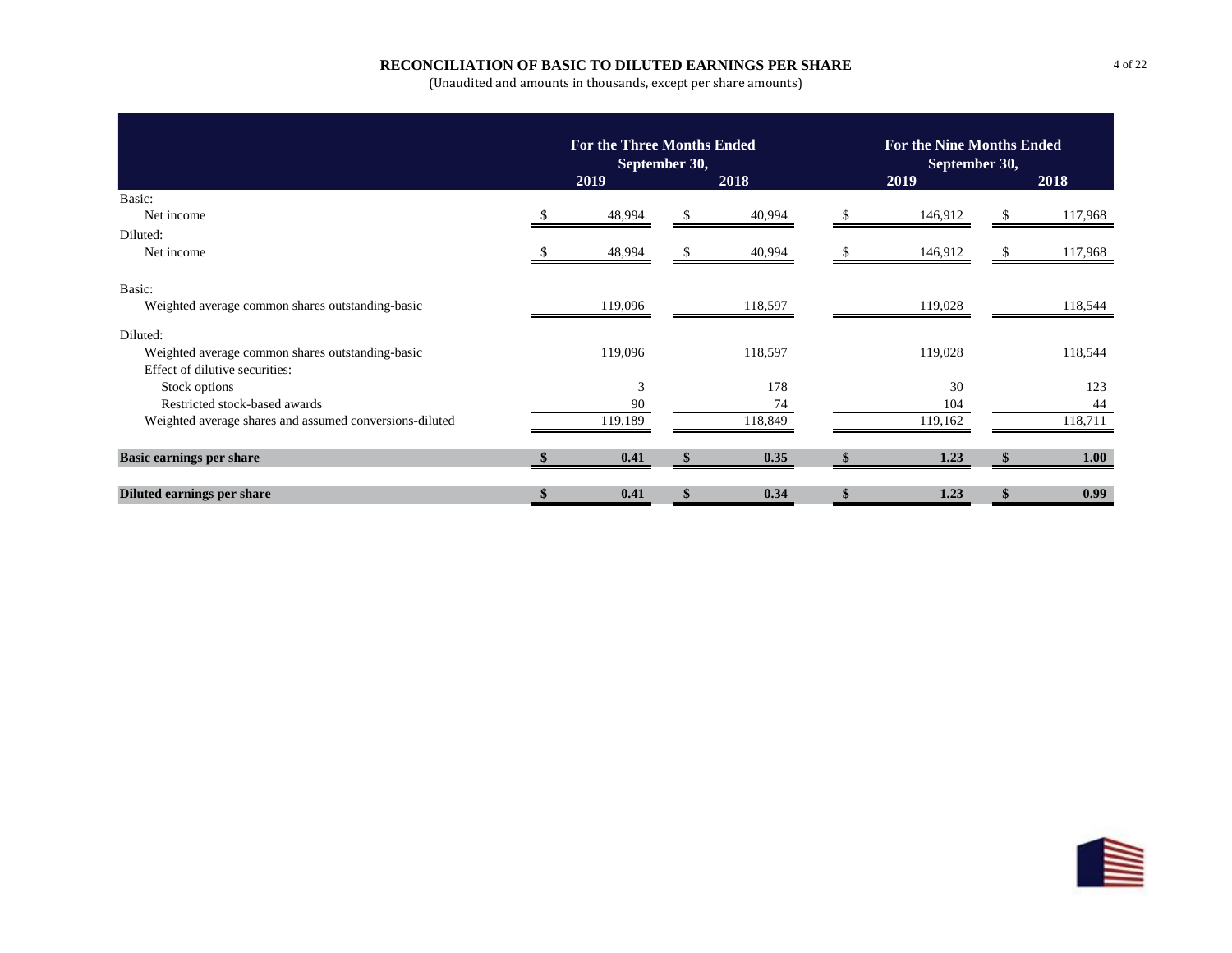### **CALCULATION OF ADJUSTED DILUTED EARNINGS PER SHARE**

|                                                                                      | <b>For the Three Months Ended</b><br>September 30, |         |               |                          | <b>For the Nine Months Ended</b><br>September 30, |    |                          |
|--------------------------------------------------------------------------------------|----------------------------------------------------|---------|---------------|--------------------------|---------------------------------------------------|----|--------------------------|
|                                                                                      |                                                    | 2019    |               | 2018                     | 2019                                              |    | 2018                     |
| Net Income                                                                           | \$                                                 | 48,994  | $\mathsf{\$}$ | 40,994                   | \$<br>146,912                                     | \$ | 117,968                  |
| Special items:                                                                       |                                                    |         |               |                          |                                                   |    |                          |
| Expenses associated with debt refinancing transactions                               |                                                    |         |               | $\overline{\phantom{a}}$ | $\qquad \qquad \blacksquare$                      |    | 1,016                    |
| Charges associated with adoption of tax reform                                       |                                                    |         |               | 1,024                    |                                                   |    | 1,024                    |
| Expenses associated with mergers and acquisitions                                    |                                                    | 83      |               | 994                      | 957                                               |    | 2,333                    |
| Start-up expenses                                                                    |                                                    | 6,793   |               | $\overline{\phantom{a}}$ | 9,480                                             |    | $\overline{\phantom{a}}$ |
| Asset impairments                                                                    |                                                    |         |               |                          | 4,706                                             |    | 1,580                    |
| Diluted adjusted net income                                                          |                                                    | 55,870  |               | 43,012                   | 162,055                                           |    | 123,921                  |
| Weighted average common shares outstanding - basic<br>Effect of dilutive securities: |                                                    | 119,096 |               | 118,597                  | 119,028                                           |    | 118,544                  |
| Stock options                                                                        |                                                    | 3       |               | 178                      | 30                                                |    | 123                      |
| Restricted stock-based awards                                                        |                                                    | 90      |               | 74                       | 104                                               |    | 44                       |
| Weighted average shares and assumed conversions - diluted                            |                                                    | 119,189 |               | 118,849                  | 119,162                                           |    | 118,711                  |
| <b>Adjusted Diluted Earnings Per Share</b>                                           |                                                    | 0.47    |               | 0.36                     | 1.36                                              |    | 1.04                     |



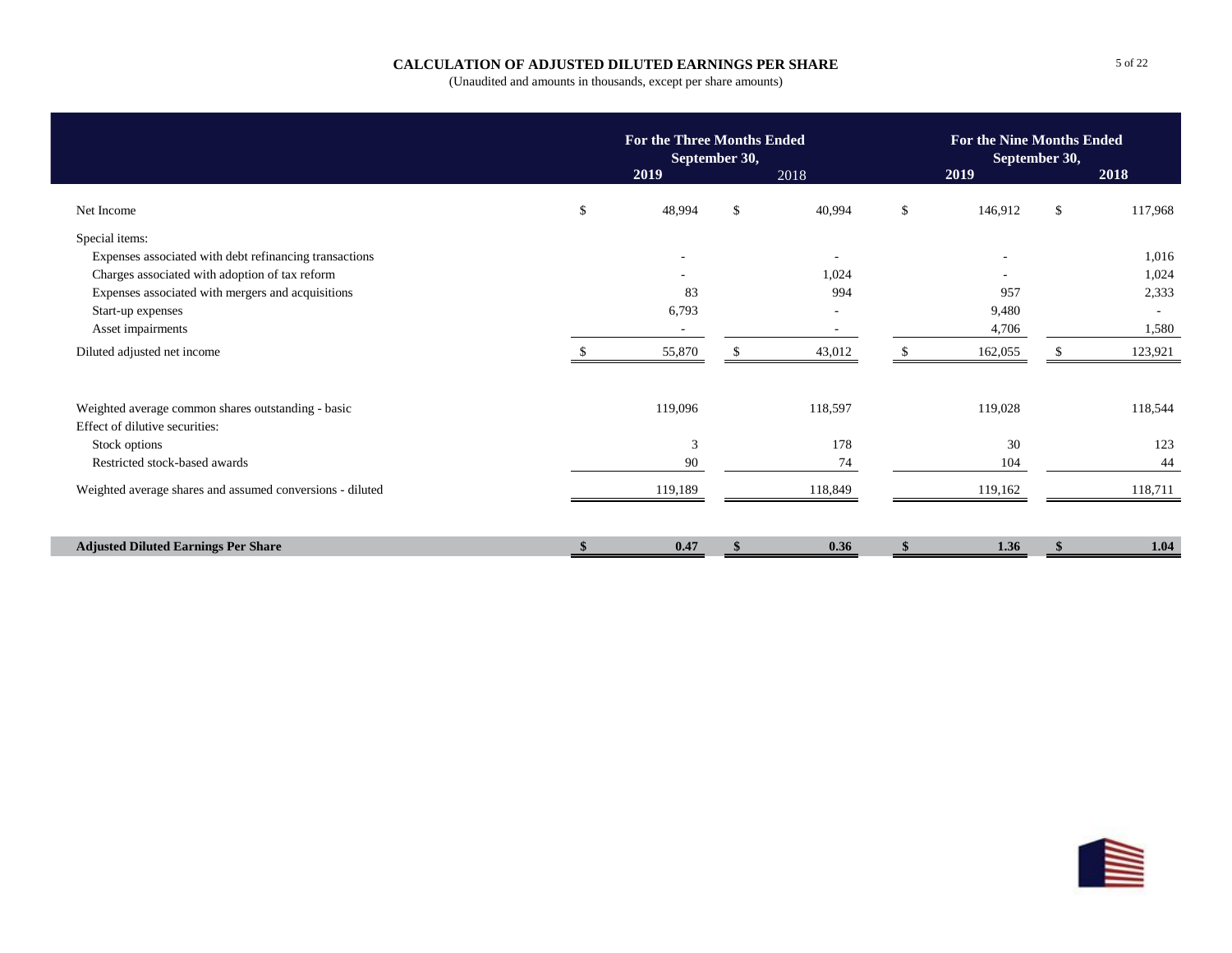#### **FUNDS FROM OPERATIONS**

#### (Unaudited and amounts in thousands, except per share amounts)

|                                                        |                    | For the Three Months Ended | September 30, |               |                           | <b>For the Nine Months Ended</b> | September 30,             |          |
|--------------------------------------------------------|--------------------|----------------------------|---------------|---------------|---------------------------|----------------------------------|---------------------------|----------|
|                                                        |                    | 2019                       |               | 2018          |                           | 2019                             |                           | 2018     |
| <b>FUNDS FROM OPERATIONS:</b>                          |                    |                            |               |               |                           |                                  |                           |          |
| Net income                                             | \$                 | 48,994                     | \$            | 40,994        | $\mathbb{S}$              | 146,912                          | \$                        | 117,968  |
| Depreciation and amortization of real estate assets    |                    | 27,264                     |               | 25,460        |                           | 80,366                           |                           | 74,789   |
| Impairment of real estate assets                       |                    |                            |               |               |                           | 4,428                            |                           | 1,580    |
| Gain on sale of real estate assets                     |                    |                            |               |               |                           | (287)                            |                           |          |
| <b>Funds From Operations</b>                           | $\mathbf{\$}$      | 76,258                     | $\mathbf{\$}$ | 66,454        | $\sqrt{\frac{1}{2}}$      | 231,419                          | $\overline{\mathbf{S}}$   | 194,337  |
| Expenses associated with debt refinancing transactions |                    |                            |               |               |                           |                                  |                           | 1,016    |
| Charges associated with adoption of tax reform         |                    |                            |               | 1,024         |                           |                                  |                           | 1,024    |
| Expenses associated with mergers and acquisitions      |                    | 83                         |               | 994           |                           | 957                              |                           | 2,333    |
| Start-up expenses                                      |                    | 6,793                      |               |               |                           | 9,480                            |                           |          |
| Goodwill and other impairments                         |                    | $\overline{\phantom{a}}$   |               |               |                           | 278                              |                           |          |
| <b>Normalized Funds From Operations</b>                | $\mathbf{\hat{s}}$ | 83,134                     | $\frac{1}{2}$ | 68,472        | $\frac{1}{2}$             | 242,134                          | $\frac{1}{2}$             | 198,710  |
|                                                        |                    |                            |               |               |                           |                                  |                           |          |
| Maintenance capital expenditures on real estate assets |                    | (7,250)                    |               | (7, 557)      |                           | (22, 254)                        |                           | (21,005) |
| Stock-based compensation                               |                    | 4,647                      |               | 2,292         |                           | 12,715                           |                           | 9,758    |
| Amortization of debt costs                             |                    | 854                        |               | 857           |                           | 2,566                            |                           | 2,562    |
| Other non-cash revenue and expenses                    |                    | 1,631                      |               | 494<br>64,558 |                           | 3,281                            |                           | (1,146)  |
| <b>Adjusted Funds From Operations</b>                  | $\mathbf{\$}$      | 83,016                     | $\mathbf{\$}$ |               | $\frac{1}{2}$             | 238,442                          | $\frac{1}{2}$             | 188,879  |
| FUNDS FROM OPERATIONS PER SHARE:                       |                    |                            |               |               |                           |                                  |                           |          |
| <b>Basic</b>                                           |                    | 0.64                       |               | 0.56          | \$                        | 1.94                             | \$                        | 1.64     |
| <b>Diluted</b>                                         | $\frac{1}{2}$      | 0.64                       | $\frac{1}{2}$ | 0.56          | $\boldsymbol{\$}$         | 1.94                             | $\frac{1}{2}$             | 1.64     |
| <b>NORMALIZED FUNDS FROM OPERATIONS PER SHARE:</b>     |                    |                            |               |               |                           |                                  |                           |          |
| <b>Basic</b>                                           | $\mathbf{\$}$      | 0.70                       | $\mathbf{\$}$ | 0.58          | $\frac{1}{2}$             | 2.03                             | $\mathbf{\$}$             | 1.68     |
|                                                        |                    |                            |               |               |                           |                                  |                           |          |
| <b>Diluted</b>                                         |                    | 0.70                       | $\mathbf{\$}$ | 0.58          | $\mathbf{\$}$             | 2.03                             | $\mathbf{\$}$             | $1.67$   |
| ADJUSTED FUNDS FROM OPERATIONS PER SHARE:              |                    |                            |               |               |                           |                                  |                           |          |
| Basic                                                  | $\mathbf{\$}$      | 0.70                       | $\mathbf{\$}$ | 0.54          | $\boldsymbol{\mathsf{s}}$ | 2.00                             | $\boldsymbol{\mathsf{s}}$ | 1.59     |
| Diluted                                                | $\frac{1}{2}$      | 0.70                       | \$            | 0.54          | \$                        | 2.00                             | $\frac{1}{2}$             | 1.59     |

FFO and AFFO are widely accepted non-GAAP supplemental measures of REIT performance following the standards established by the National Association of Real Estate Investment Trusts (NAREIT). The Company believes that FFO and AFFO are important operating measures that supplement discussion and analysis of the Company's results of operations and are used to review and assess operating performance of the Company and its properties and their management teams. NAREIT defines FFO as net income computed in accordance with generally accepted accounting principles, excluding gains (or losses) from sales of property and extraordinary items, plus depreciation and amortization of real estate and impairment of depreciable real estate. Because the historical cost accounting convention used for real estate assets requires depreciation (except on land), this accounting presentation assumes that the value of real estate assets diminishes at a level rate over time. Because of the unique structure, design and use of the Company's properties, management believes that assessing performance of the Company's properties without the impact of depreciation or amortization is useful. The Company may make adjustments to FFO from time to time for certain other income and expenses that it considers non-recurring, infrequent or unusual, even though such items may require cash settlement, because such items do not reflect a necessary component of the ongoing operations of the Company. Even though expenses associated with mergers and acquisitions (M&A) may be recurring, the magnitude and timing fluctuate based on the timing and scope of M&A activity, and therefore, such expenses, which are not a necessary component of the ongoing operations of the Company, may not be comparable from period to period. Start-up expenses represent the incremental operating losses incurred during the period we were activating idle correctional facilities. Normalized FFO excludes the effects of such items. The Company calculates AFFO by adding to Normalized FFO non-cash expenses such as the amortization of deferred financing costs and stock-based compensation, and by subtracting from Normalized FFO recurring real estate expenditures that are capitalized and then amortized, but which are necessary to maintain a REIT's properties and its revenue stream. Some of these capital expenditures contain a discretionary element with respect to when they are incurred, while others may be more urgent. Therefore, these capital expenditures may fluctuate from quarter to quarter, depending on the nature of the expenditures required, seasonal factors such as weather, and budgetary conditions. Other companies may calculate FFO, Normalized FFO, and AFFO differently than the Company does, or adjust for other items, and therefore comparability may be limited. FFO, Normalized FFO, and AFFO and their corresponding per share measures are not measures of performance under GAAP, and should not be considered as an alternative to cash flows from operating activities, a measure of liquidity or an alternative to net income as indicators of the Company's operating performance or any other measure of performance derived in accordance with GAAP. This data should be read in conjunction with the Company's consolidated financial statements and related notes included in its filings with the Securities and Exchange Commission.

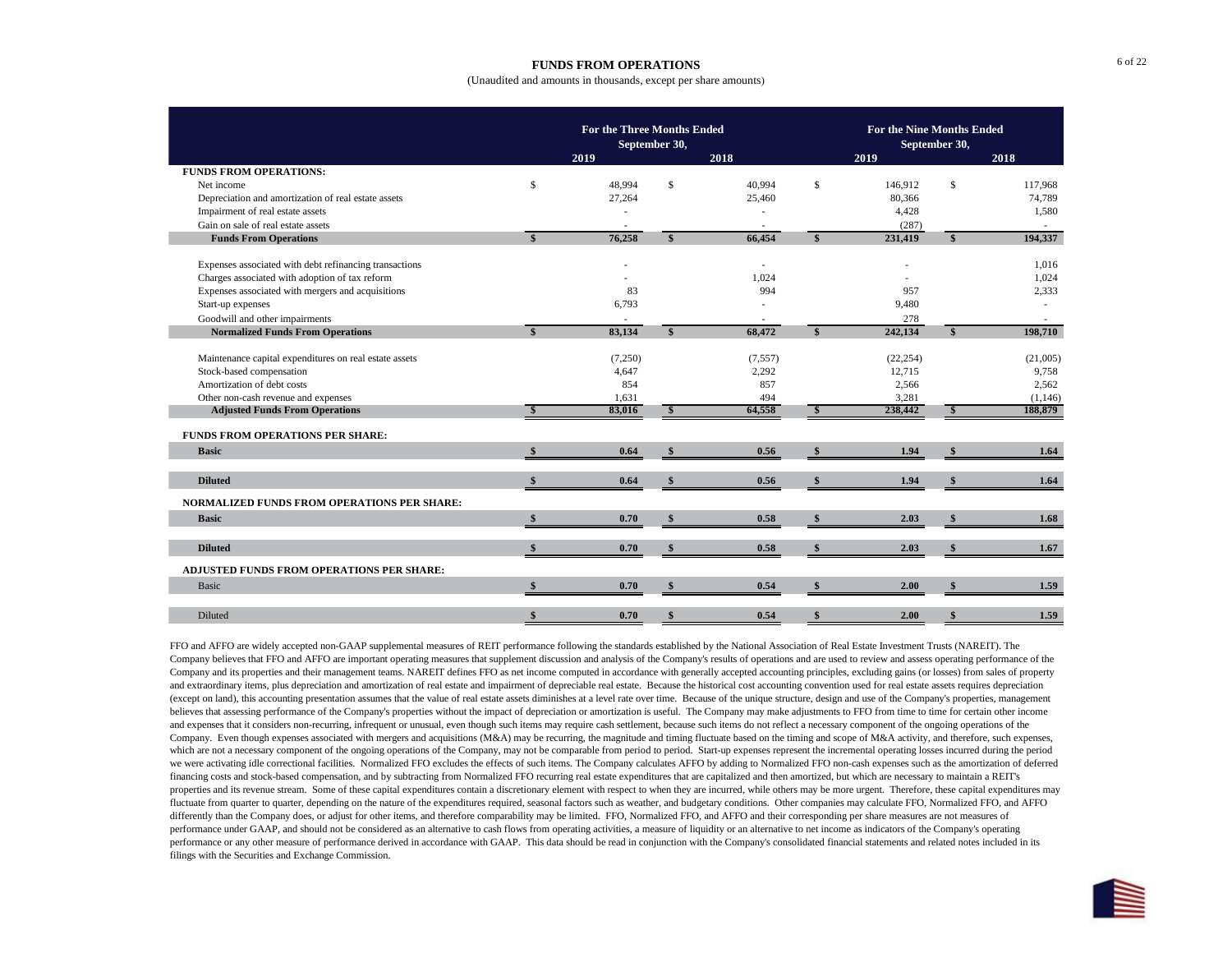### **SELECTED FINANCIAL INFORMATION**

(Unaudited and amounts in thousands, except per share amounts)

|                                                                                                                                              |               | <b>September 30, 2019</b>     |                           | June 30, 2019                 |                      | <b>March 31, 2019</b>         |                             | <b>December 31, 2018</b>      |                 | <b>September 30, 2018</b>     |
|----------------------------------------------------------------------------------------------------------------------------------------------|---------------|-------------------------------|---------------------------|-------------------------------|----------------------|-------------------------------|-----------------------------|-------------------------------|-----------------|-------------------------------|
| <b>BALANCE SHEET:</b><br>Property and equipment<br>Accumulated depreciation and amortization                                                 | \$            | 4,323,975<br>(1,487,134)      | $\mathcal{L}$             | 4,297,289<br>(1,473,260)      | \$                   | 4,237,611<br>(1,442,844)      | \$                          | 4,347,253<br>(1,516,664)      | \$              | 4,259,256<br>(1,484,579)      |
| Property and equipment, net                                                                                                                  | <sup>S</sup>  | 2,836,841                     | $\mathcal{S}$             | 2,824,029                     | $\mathcal{S}$        | 2,794,767                     | $\mathcal{S}$               | 2,830,589                     | $\mathcal{S}$   | 2,774,677                     |
| Total assets                                                                                                                                 | \$            | 3,748,845                     | $\$\,$                    | 3,738,891                     | \$                   | 3,670,380                     | \$                          | 3,655,660                     | $\mathsf{\$}$   | 3,584,032                     |
| Maintenance & technology capital expenditures for the quarter ended                                                                          | \$            | 11,980                        | \$                        | 13,612                        | $\mathbb{S}$         | 9,757                         | \$                          | 17,214                        | $\mathsf{\$}$   | 13,094                        |
| Property construction $\&$ land acquisition capital expenditures for the quarter ended                                                       | \$            | 28,321                        | \$                        | 45,487                        | \$                   | 27,711                        | \$                          | 35,948                        | \$              | 22,156                        |
| Corporate office relocation for the quarter ended                                                                                            | \$            | 466                           | \$                        | 3,009                         | \$                   | 2,165                         | $\mathcal{S}$               |                               | \$              |                               |
| Total debt                                                                                                                                   | \$            | 1,875,422                     | \$                        | 1,922,167                     | \$                   | 1,856,060                     | \$                          | 1,814,795                     | $\frac{1}{2}$   | 1,778,684                     |
| Equity book value                                                                                                                            | \$            | 1,383,201                     | \$                        | 1,382,591                     | \$                   | 1,382,414                     | \$                          | 1,415,059                     | $\mathcal{L}$   | 1,422,075                     |
| <b>LIQUIDITY:</b><br>Cash and cash equivalents                                                                                               | \$            | 47,537                        | \$                        | 56,745                        | \$                   | 20,499                        | \$                          | 52,802                        | \$              | 93,625                        |
| Availability under revolving credit facility                                                                                                 | $\frac{1}{2}$ | 585,695                       | $\boldsymbol{\mathsf{S}}$ | 522,795                       | \$                   | 562,291                       | \$                          | 575,291                       | \$              | 587,271                       |
| <b>CAPITALIZATION:</b><br>Common shares outstanding<br>Common share price at end of period<br>Market value of common equity at end of period | $\mathbb{S}$  | 119,096<br>17.28<br>2,057,979 | \$<br>$\sqrt$             | 119,096<br>20.76<br>2,472,433 | $\frac{\$}{\$}$      | 119,068<br>19.45<br>2,315,873 | $\mathcal{S}$<br>$\sqrt{2}$ | 118,674<br>17.83<br>2,115,957 | $\frac{\$}{\$}$ | 118,670<br>24.33<br>2,887,241 |
|                                                                                                                                              |               |                               |                           |                               |                      | 2,315,873                     |                             |                               |                 | 2,887,241                     |
| Total equity market capitalization                                                                                                           |               | 2,057,979                     | $\frac{1}{2}$             | 2,472,433                     | $\mathbb{S}$         |                               | $\frac{1}{2}$               | 2,115,957                     | $\frac{1}{2}$   |                               |
| Total market capitalization (market value of equity plus debt)                                                                               |               | 3,933,401                     | $\mathbb{S}$              | 4,394,600                     | $\sqrt{\frac{1}{2}}$ | 4,171,933                     | $\mathbb{S}$                | 3,930,752                     | $\mathcal{S}$   | 4,665,925                     |
| <b>Regular Dividends</b>                                                                                                                     | $\mathsf{\$}$ | 53,031                        | $\sqrt[6]{\frac{1}{2}}$   | 52,865                        | \$                   | 52,994                        | \$                          | 51,554                        | $\frac{1}{2}$   | 51,110                        |
| Dividends per common share                                                                                                                   | \$            | 0.44                          | $\mathcal{S}$             | 0.44                          | \$                   | 0.44                          | \$                          | 0.43                          | \$              | 0.43                          |
| Annualized dividend yield                                                                                                                    |               | 10.2%                         |                           | 8.5%                          |                      | 9.0%                          |                             | 9.6%                          |                 | 7.1%                          |
| <b>EBITDA</b>                                                                                                                                | \$            | 108,536                       | \$                        | 107,457                       | \$                   | 109,257                       | \$                          | 105,292                       | \$              | 104,182                       |
| <b>ADJUSTED EBITDA</b>                                                                                                                       | \$            | 115,412                       | $\mathcal{S}$             | 115,288                       | \$                   | 109,693                       | \$                          | 106,699                       | \$              | 99,667                        |
| <b>NORMALIZED FUNDS FROM OPERATIONS</b>                                                                                                      | S             | 83,134                        | \$                        | 82,625                        | $\mathcal{L}$        | 76,375                        | \$                          | 75,069                        | \$              | 68,472                        |
| Basic normalized funds from operations per share                                                                                             |               | 0.70                          |                           | 0.69                          |                      | 0.64                          |                             | 0.63                          |                 | 0.58                          |
| Diluted normalized funds from operations per share                                                                                           |               | 0.70                          | <sup>\$</sup>             | 0.69                          | \$                   | 0.64                          | \$                          | 0.63                          | \$              | 0.58                          |
| FFO PAYOUT RATIO                                                                                                                             |               | 62.9%                         |                           | 63.8%                         |                      | 68.8%                         |                             | 68.3%                         |                 | 74.1%                         |
| <b>ADJUSTED FUNDS FROM OPERATIONS</b>                                                                                                        | <b>S</b>      | 83,016                        | $\boldsymbol{\mathsf{S}}$ | 80,170                        | \$                   | 75,256                        | \$                          | 70,669                        | \$              | 64,558                        |
| Basic adjusted funds from operations per share                                                                                               |               | 0.70                          |                           | 0.67                          |                      | 0.63                          |                             | 0.60                          |                 | 0.54                          |
| Diluted adjusted funds from operations per share                                                                                             |               | 0.70                          | $\mathbb{S}$              | 0.67                          | \$                   | 0.63                          | \$                          | 0.59                          | \$              | 0.54                          |
| <b>AFFO PAYOUT RATIO</b>                                                                                                                     |               | 62.9%                         |                           | 65.7%                         |                      | 69.8%                         |                             | 72.9%                         |                 | 79.6%                         |

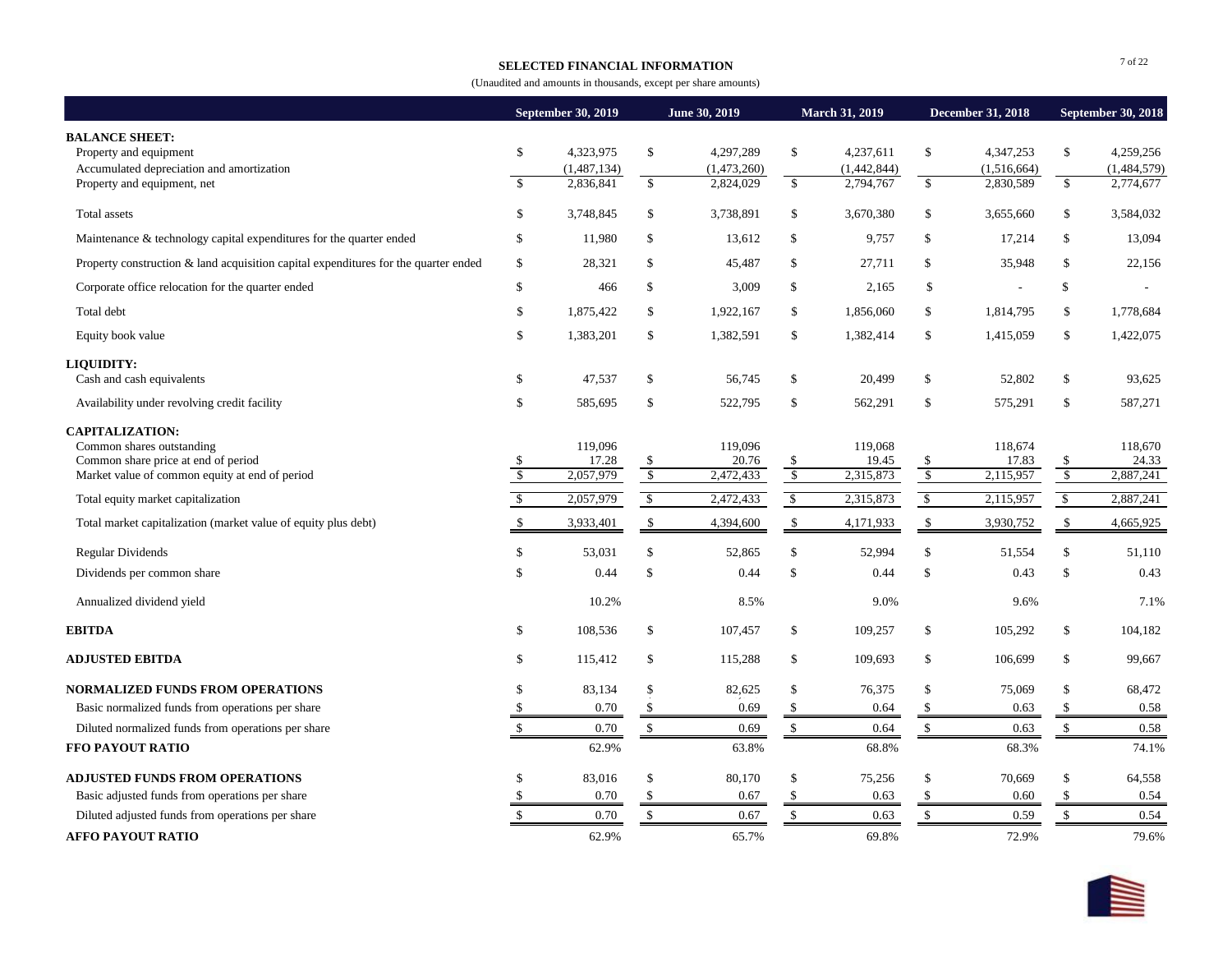#### **SELECTED FINANCIAL INFORMATION**

(Unaudited and amounts in thousands, except per share amounts)

|                                                                                |              | For the Three Months Ended September 30,<br>2019 |               | For the Nine Months Ended September 30,<br>2019<br>2018 |               |                 |                           |                 |
|--------------------------------------------------------------------------------|--------------|--------------------------------------------------|---------------|---------------------------------------------------------|---------------|-----------------|---------------------------|-----------------|
| Number of days per period                                                      |              | 92                                               |               | 92                                                      |               | 273             |                           | 273             |
| <b>ALL FACILITIES:</b>                                                         |              |                                                  |               |                                                         |               |                 |                           |                 |
| Average available beds                                                         |              | 78,107                                           |               | 78,047                                                  |               | 78,096          |                           | 78,047          |
| Average compensated occupancy                                                  |              | 82.9%                                            |               | 80.8%                                                   |               | 82.8%           |                           | 80.2%           |
| Total compensated man-days                                                     |              | 5,958,013                                        |               | 5,798,799                                               |               | 17,653,490      |                           | 17,088,345      |
| Revenue per compensated man-day<br>Operating expenses per compensated man-day: | \$           | 80.46                                            | \$            | 76.43                                                   | \$            | 79.08           | \$                        | 76.20           |
| Fixed expense (1)                                                              |              | 42.98                                            |               | 40.66                                                   |               | 41.51           |                           | 40.30           |
| Variable expense<br>Total                                                      |              | 16.37<br>59.35                                   |               | 16.46<br>57.12                                          |               | 16.07<br>57.58  |                           | 16.32<br>56.62  |
|                                                                                |              |                                                  |               |                                                         |               |                 |                           |                 |
| Operating income per compensated man-day                                       |              | 21.11                                            |               | 19.31                                                   |               | 21.50           |                           | 19.58           |
| Operating margin                                                               |              | 26.2%                                            |               | 25.3%                                                   |               | 27.2%           |                           | 25.7%           |
| DEPRECIATION AND AMORTIZATION:                                                 |              |                                                  |               |                                                         |               |                 |                           |                 |
| Depreciation and amortization expense on real estate                           |              | 27,264                                           |               | 25,460                                                  |               | 80,366          |                           | 74,789          |
| Depreciation expense associated with STFRC rent payment                        |              |                                                  |               | 4,147                                                   |               |                 |                           | 12,306          |
| Other depreciation expense<br>Amortization of intangibles                      |              | 8,650<br>740                                     |               | 9,177<br>681                                            |               | 25,036<br>2,366 |                           | 27,007<br>2,012 |
| Depreciation and amortization                                                  |              | 36,654                                           | -\$           | 39,465                                                  | - \$          | 107,768         | \$                        | 116,114         |
| NET OPERATING INCOME:                                                          |              |                                                  |               |                                                         |               |                 |                           |                 |
| Revenue                                                                        |              |                                                  |               |                                                         |               |                 |                           |                 |
| Safety                                                                         | $\$\,$       | 457,817                                          | $\$$          | 422,313                                                 | $\mathbb{S}$  | 1,332,545       | \$                        | 1,240,019       |
| Community                                                                      |              | 30,848                                           |               | 25,133                                                  |               | 92,120          |                           | 74,651          |
| Properties                                                                     |              | 19,828                                           |               | 15,281                                                  |               | 58,083          |                           | 38,897          |
| Other                                                                          |              | 29                                               |               |                                                         |               | 132             |                           | 6               |
| Total revenues                                                                 |              | 508,522                                          |               | 462,728                                                 |               | 1,482,880       |                           | 1,353,573       |
| <b>Operating Expenses</b>                                                      |              |                                                  |               |                                                         |               |                 |                           |                 |
| Safety                                                                         |              | 338,116                                          |               | 310,698                                                 |               | 971,706         |                           | 905,670         |
| Community                                                                      |              | 24,168                                           |               | 18,911                                                  |               | 70,750          |                           | 57,035          |
| Properties                                                                     |              | 6,230                                            |               | 4,020                                                   |               | 17,377          |                           | 10,306          |
| Other                                                                          |              | $221\,$                                          |               | 130                                                     |               | 413             |                           | 438             |
| Total operating expenses                                                       |              | 368,735                                          |               | 333,759                                                 |               | 1,060,246       |                           | 973,449         |
| Net Operating Income                                                           |              |                                                  |               |                                                         |               |                 |                           |                 |
| Safety                                                                         |              | 119,701                                          |               | 111,615                                                 |               | 360,839         |                           | 334,349         |
| Community                                                                      |              | 6,680                                            |               | 6,222                                                   |               | 21,370          |                           | 17,616          |
| Properties                                                                     |              | 13,598                                           |               | 11,261                                                  |               | 40,706          |                           | 28,591          |
| Other                                                                          |              | (192)                                            |               | (129)                                                   |               | (281)           |                           | (432)           |
| Total net operating income                                                     | $\mathbb{S}$ | 139,787                                          | $\mathcal{S}$ | 128,969                                                 | $\mathcal{S}$ | 422,634         | $\boldsymbol{\mathsf{S}}$ | 380,124         |

(1) Prior to the adoption of Accounting Standards Update 2016-02, "Leases (Topic 842)" (ASU 2016-02) on January 1, 2019, a portion of the rental payments for the South Texas Family Residential Center (STFRC) was classified depreciation and interest expense for financial reporting purposes in accordance with Accounting Standards Codification 840-40-55, formerly Emerging Issues Task Force No. 97-10, "The Effect of Lessee Involvement in Asset C (ASC 840-40-55). Accordingly, fixed expense and the corresponding fixed expense per compensated man-day for the three and nine months ended September 30, 2018 include depreciation expense of \$4.1 million and \$12.3 million, respectively, and interest expense of \$1.4 million and \$4.3 million, respectively, associated with the STFRC lease payments. These amounts are also deducted from our calculation of Adjusted EBITDA in those periods because presentation is more reflective of the cash flows associated with the facility's operations. Upon adoption of ASU 2016-02, all rental payments associated with this lease are classified as operating expenses.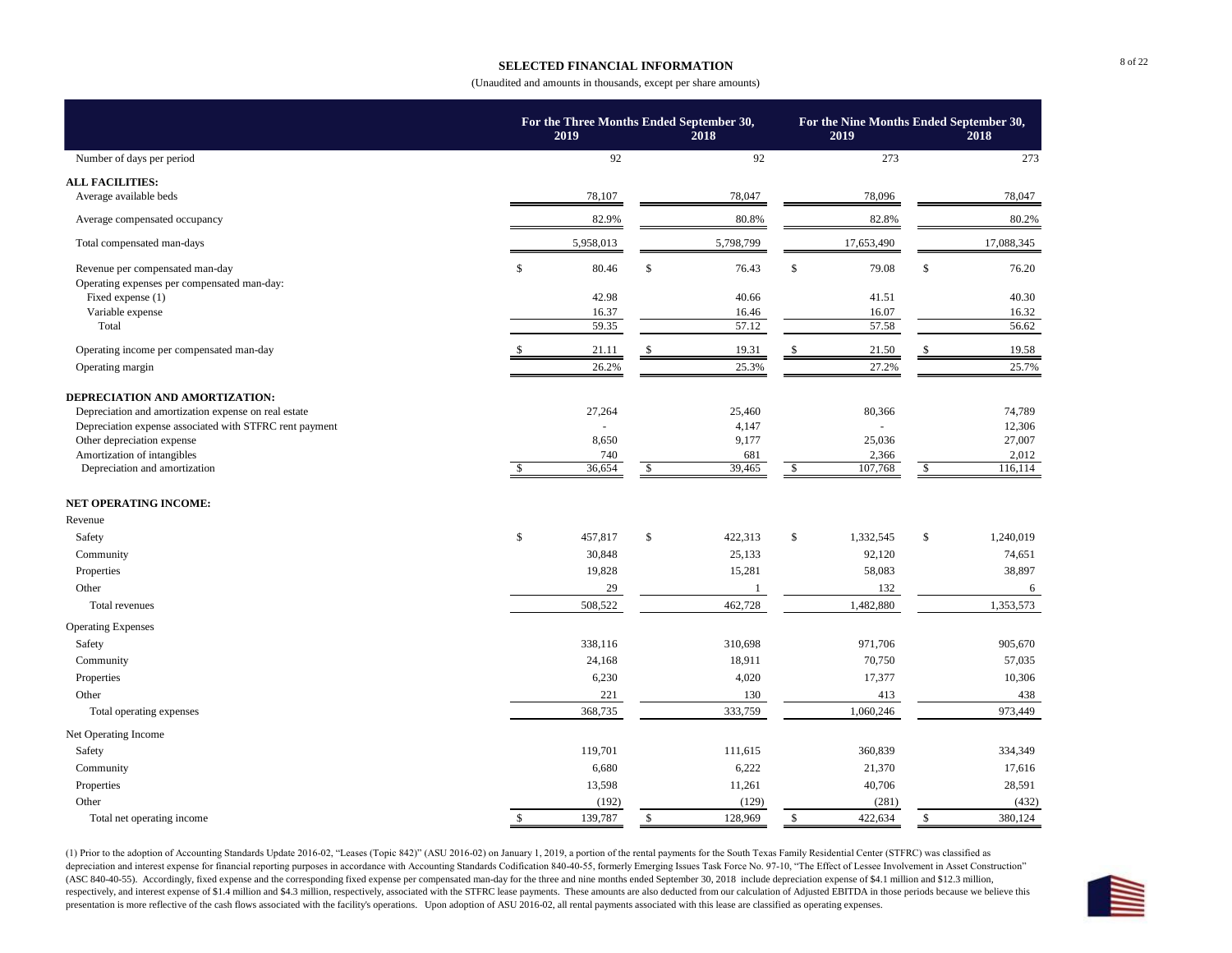#### **SEGMENT DATA**

#### (Unaudited and amounts in thousands, except per share amounts)

|                                                                                |                           | For the Three Months Ended September 30,<br>2019 |              | 2018      |              | For the Nine Months Ended September 30,<br>2019 |               | 2018       |
|--------------------------------------------------------------------------------|---------------------------|--------------------------------------------------|--------------|-----------|--------------|-------------------------------------------------|---------------|------------|
| <b>CORECIVIC SAFETY FACILITIES:</b>                                            |                           |                                                  |              |           |              |                                                 |               |            |
| Facility revenue                                                               | $\boldsymbol{\mathsf{S}}$ | 457,817                                          | \$           | 422,313   | $\mathbb{S}$ | 1,332,545                                       | $\mathsf{\$}$ | 1,240,019  |
| Operating expenses:                                                            |                           |                                                  |              |           |              |                                                 |               |            |
| Fixed expense (1)                                                              |                           | 243,800                                          |              | 223,723   |              | 697,045                                         |               | 652,259    |
| Variable expense                                                               |                           | 94,316                                           |              | 92,484    |              | 274,661                                         |               | 269,985    |
| Total                                                                          |                           | 338,116                                          |              | 316,207   |              | 971,706                                         |               | 922,244    |
| Facility net operating income                                                  |                           | 119,701                                          | \$           | 106,106   | \$           | 360,839                                         | $\mathbb{S}$  | 317,775    |
| Average available beds                                                         |                           | 72,833                                           |              | 72,833    |              | 72,833                                          |               | 72,833     |
| Average compensated occupancy                                                  |                           | 83.4%                                            |              | 80.9%     |              | 83.2%                                           |               | 80.2%      |
| Total compensated man-days                                                     |                           | 5,587,712                                        |              | 5,418,875 |              | 16,548,406                                      |               | 15,946,215 |
| Revenue per compensated man-day<br>Operating expenses per compensated man-day: | S                         | 81.93                                            | \$           | 77.93     | $\$$         | 80.52                                           | \$            | 77.76      |
| Fixed $(1)$                                                                    |                           | 43.63                                            |              | 41.29     |              | 42.12                                           |               | 40.90      |
| Variable                                                                       |                           | 16.88                                            |              | 17.07     |              | 16.60                                           |               | 16.93      |
| Total                                                                          |                           | 60.51                                            |              | 58.36     |              | 58.72                                           |               | 57.83      |
| Operating income per compensated man-day                                       |                           | 21.42                                            |              | 19.57     |              | 21.80                                           |               | 19.93      |
| Operating margin                                                               |                           | 26.1%                                            |              | 25.1%     |              | 27.1%                                           |               | 25.6%      |
| <b>CORECIVIC COMMUNITY FACILITIES:</b>                                         |                           |                                                  |              |           |              |                                                 |               |            |
| Facility revenue (2)<br>Operating expenses: (2)                                | \$                        | 21,594                                           | \$           | 20,874    | \$           | 63,484                                          | \$            | 62,141     |
| Fixed expense                                                                  |                           | 12,305                                           |              | 12,050    |              | 35,716                                          |               | 36,403     |
| Variable expense                                                               |                           | 3,231                                            |              | 2,957     |              | 9,058                                           |               | 8,884      |
| Total                                                                          |                           | 15,536                                           |              | 15,007    |              | 44,774                                          |               | 45,287     |
| Facility net operating income                                                  |                           | 6,058                                            | <sup>S</sup> | 5,867     | -SS          | 18,710                                          |               | 16,854     |
| Average available beds                                                         |                           | 5,274                                            |              | 5,214     |              | 5,263                                           |               | 5,214      |
| Average compensated occupancy                                                  |                           | 76.3%                                            |              | 79.2%     |              | 76.9%                                           |               | 80.2%      |
| Total compensated man-days                                                     |                           | 370,301                                          |              | 379,924   |              | 1,105,084                                       |               | 1,142,130  |
| Revenue per compensated man-day<br>Operating expenses per compensated man-day: | \$                        | 58.31                                            | \$           | 54.94     | \$           | 57.45                                           | \$            | 54.41      |
| Fixed expense                                                                  |                           | 33.23                                            |              | 31.72     |              | 32.32                                           |               | 31.87      |
| Variable expense                                                               |                           | 8.73                                             |              | 7.78      |              | 8.20                                            |               | 7.78       |
| Total                                                                          |                           | 41.96                                            |              | 39.50     |              | 40.52                                           |               | 39.65      |
| Operating income per compensated man-day                                       |                           | 16.35                                            |              | 15.44     |              | 16.93                                           |               | 14.76      |
| Operating margin                                                               |                           | $28.0\%$                                         |              | 28.1%     |              | 29.5%                                           |               | 27.1%      |

(1) Prior to the adoption of Accounting Standards Update 2016-02, "Leases (Topic 842)" (ASU 2016-02) on January 1, 2019, a portion of the rental payments for STFRC was classified as depreciation and interest expense for financial reporting purposes in accordance with Accounting Standards Codification 840-40-55, formerly Emerging Issues Task Force No. 97-10, "The Effect of Lessee Involvement in Asset Construction" (ASC 840-40-55). Accordingly, fixed expense and the corresponding fixed expense per compensated man-day for the three and nine months ended September 30, 2018 include depreciation expense of \$4.1 million and \$12.3 million, respectively, and interest expense of \$1.4 million and \$4.3 million, respectively, associated with the STFRC lease payments. These amounts are also deducted from our calculation of Adjusted EBITDA in those periods because we believe this presentation is more reflective of the cash flows associated with the facility's operations. Upon adoption of ASU 2016-02, all rental payments associated with this lease are classified as operating expenses.

(2) Our CoreCivic Community segment includes the operating results of residential reentry centers we operate during each period, along with the operating results of our non-residential correctional alternative services. Ho the facility revenue and operating expenses in this table, and the corresponding per compensated man-day amounts, of CoreCivic Community include only those related to the operation of the residential reentry centers. For t months ended September 30, 2019 and 2018, our alternative services generated revenue of \$9.2 million and \$4.2 million, respectively, and incurred operating expenses of \$8.6 million and \$3.9 million, respectively. For the n months ended September 30, 2019 and 2018, our alternative services generated revenue of \$28.6 million and \$12.5 million, respectively, and incurred operating expenses of \$26.0 million and \$11.7 million, respectively.

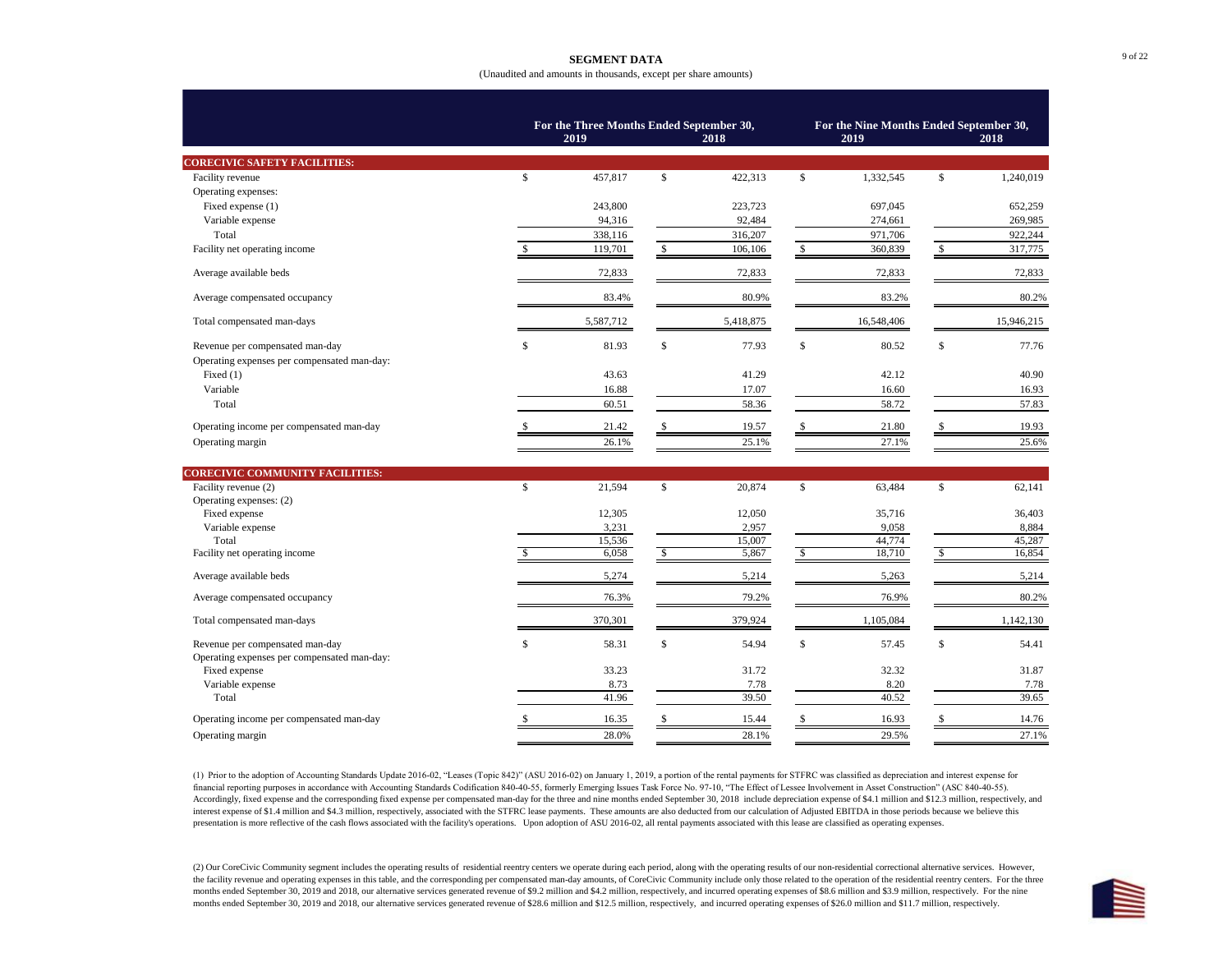### **ANALYSIS OF OUTSTANDING DEBT**

(Unaudited and amounts in thousands)

nole" redemption price, plus accrued and unpaid interest; thereafter the ipal amount plus accrued and unpaid interest.

ole" redemption price, plus accrued and unpaid interest; thereafter the ipal amount plus accrued and unpaid interest.

' redemption price, plus accrued and unpaid interest; thereafter the notes nount plus accrued and unpaid interest.

redemption price, plus accrued and unpaid interest; thereafter the notes nount plus accrued and unpaid interest.

t charge, if any, equal to an amount so as to maintain the same yield on the full term using Treasury instruments having a term equal to the remaining

tice of not less than 30 days and not more than 60 days prior to the date bunt, together with interest accrued to, but not including, the redemption

l days' and not more than 60 days' prior written notice and such preing the last 90 days of the permanent loan term and upon 30 days' prior rued and outstanding interest on any permanent loan payment date,



4) Represents the weighted average debt maturity in years.

<sup>2)</sup> On April 17, 2018, the Company entered into the Second Amended and Restated Credit Agreement, ("the Credit Agreement") in an aggregate principal amount of up to \$1.0 billion, providing for a term loan of \$200.0 millio \$800.0 million. The Company also has \$25.3 million of letters of credit outstanding under a sub-facility reducing the available capacity under the revolving credit facility to \$585.7 million as of September 30, 2019. Based at LIBOR plus a margin of 1.50%.

<sup>3)</sup> The stated and effective interest rate on the revolving credit facility exclude interest associated with the outstanding letters of credit and the unused fees.

| Year              | <b>Total Debt</b><br><b>Maturing</b> | % of Debt<br><b>Maturing</b> | % of Debt<br><b>Maturing</b> |
|-------------------|--------------------------------------|------------------------------|------------------------------|
| 2019              | \$<br>4,184                          | $0.22\%$                     | 0.22%                        |
| 2020              | 343,849                              | 18.33%                       | 18.56%                       |
| 2021              | 20,337                               | 1.08%                        | 19.64%                       |
| 2022              | 274,231                              | 14.62%                       | 34.26%                       |
| 2023              | 709,360                              | 37.82%                       | 72.09%                       |
| <b>Thereafter</b> | 523,461                              | 27.91%                       | 100.00%                      |
|                   | 1,875,422<br>S                       | 100.00%                      |                              |

|                                               | <b>Outstanding</b><br><b>Balance</b><br>12/31/2018 | Outstanding<br><b>Balance</b><br>9/30/2019 | <b>Stated</b><br><b>Interest</b><br>Rate | <b>Effective</b><br><b>Interest</b><br>Rate | 1)     | <b>Maturity</b><br><b>Date</b> | Callable/<br>Redeemable                                                                                                                                                                                                |
|-----------------------------------------------|----------------------------------------------------|--------------------------------------------|------------------------------------------|---------------------------------------------|--------|--------------------------------|------------------------------------------------------------------------------------------------------------------------------------------------------------------------------------------------------------------------|
| <b>Fixed Rate:</b>                            |                                                    |                                            |                                          |                                             |        |                                |                                                                                                                                                                                                                        |
| \$350 Million Senior Notes                    | \$<br>350,000                                      | \$<br>350,000                              | 4.625%                                   | 4.80%                                       |        | May 2023                       | Prior to February 1, 2023, redeemable at a "make-wh<br>notes are redeemable at 100% of the aggregate princi                                                                                                            |
| \$325 Million Senior Notes                    | 325,000                                            | 325,000                                    | 4.125%                                   | 4.38%                                       |        | April 2020                     | Prior to January 1, 2020, redeemable at a "make-who<br>notes are redeemable at 100% of the aggregate princi                                                                                                            |
| \$250 Million Senior Notes                    | 250,000                                            | 250,000                                    | 5.0%                                     | 5.19%                                       |        | October 2022                   | Prior to July 15, 2022, redeemable at a "make-whole"<br>are redeemable at 100% of the aggregate principal an                                                                                                           |
| \$250 Million Senior Notes                    | 250,000                                            | 250,000                                    | 4.75%                                    | 4.91%                                       |        | October 2027                   | Prior to July 15, 2027, redeemable at a "make-whole"<br>are redeemable at 100% of the aggregate principal an                                                                                                           |
| Non-Recourse Mortgage Note - Capital Commerce | 23,429                                             | 22,519                                     | 4.50%                                    | 4.70%                                       |        | January 2033                   | Subject to prepayment at any time with a prepayment<br>mortgage note as if it had been carried through to its 1<br>term of the mortgage note as of the prepayment date.                                                |
| Non-Recourse Mortgage Note - Kansas           | 62,331                                             | 144,895                                    | 4.43%                                    | 4.75%                                       |        | January 2040                   | Redeemable in all or part at any time upon written no<br>fixed for such prepayment, with a "make-whole" amo<br>date.                                                                                                   |
| Non-Recourse Mortgage Note - Baltimore        | 155,535                                            | 151,508                                    | 4.50%                                    | 4.52%                                       |        | February 2034                  | Redeemable in whole or in part upon not less than 30<br>payment shall include a "make-whole" amount. Duri<br>written notice, redeemable in full, including any accr<br>without the payment of the "make-whole" amount. |
| <b>Total Fixed Rate Debt</b>                  | 1,416,295                                          | 1,493,922                                  |                                          |                                             |        |                                |                                                                                                                                                                                                                        |
| <b>Floating Rate:</b>                         |                                                    |                                            |                                          |                                             |        |                                |                                                                                                                                                                                                                        |
| <b>Revolving Credit Facility</b>              | 201,000                                            | 189,000                                    | 3.62%                                    | 3.96%                                       | 2), 3) | April 2023                     |                                                                                                                                                                                                                        |
| Term Loan                                     | 197,500                                            | 192,500                                    | 3.62%                                    | 3.63%                                       | 2)     | April 2023                     |                                                                                                                                                                                                                        |
| <b>Total Floating Rate Debt</b>               | 398,500                                            | 381,500                                    |                                          |                                             |        |                                |                                                                                                                                                                                                                        |
| <b>Grand Total Debt</b>                       | \$<br>1,814,795                                    | \$<br>1,875,422                            | 4.47%                                    | 4.65%                                       |        | 5.82                           | 4)                                                                                                                                                                                                                     |

<sup>1)</sup> Includes amortization of debt issuance costs.

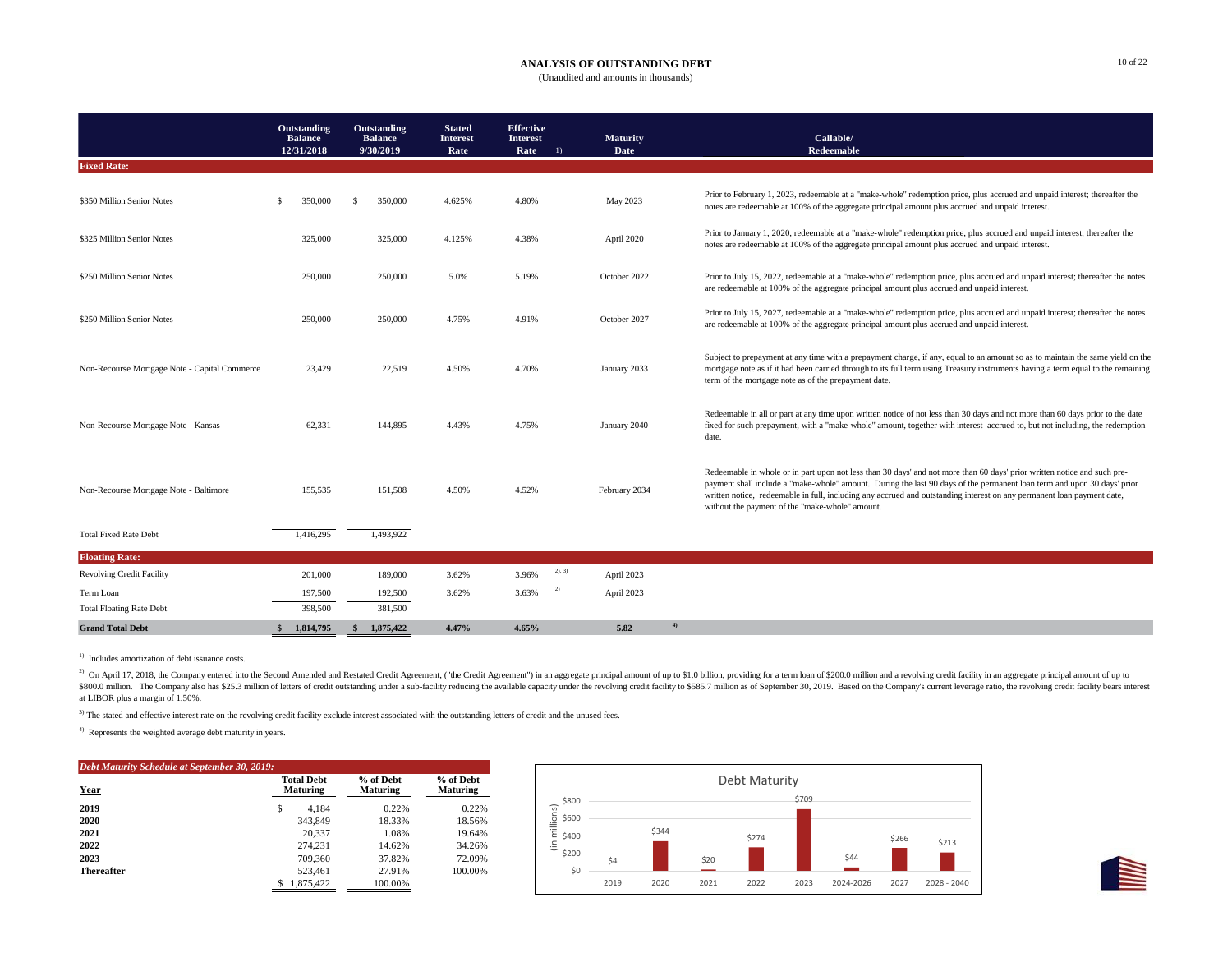### **SELECTED OPERATING RATIOS**

(Unaudited and amounts in thousands, except per share amounts)

|                                                                                                                           |              | <b>For the Three Months Ended</b> | September 30, |                          |               | <b>For the Nine Months Ended</b><br>September 30, |               |                |
|---------------------------------------------------------------------------------------------------------------------------|--------------|-----------------------------------|---------------|--------------------------|---------------|---------------------------------------------------|---------------|----------------|
|                                                                                                                           |              | 2019                              |               | 2018                     |               | 2019                                              |               | 2018           |
| <b>COVERAGE RATIOS:</b>                                                                                                   |              |                                   |               |                          |               |                                                   |               |                |
| Interest coverage ratio (Adjusted EBITDA/Interest incurred) $(x)$ <sup>**</sup>                                           |              | 5.9x                              |               | 5.5x                     |               | 5.7x                                              |               | 5.5x           |
| Fixed charge coverage ratio (Adjusted EBITDA/(Interest incurred + Scheduled prin pmts)) $(x)$ <sup>**</sup>               |              | 5.1x                              |               | 5.0x                     |               | 5.2x                                              |               | 5.1x           |
| Secured debt coverage ratio ((Secured debt - cash)/Annualized Adjusted EBITDA) (x)**                                      |              | 0.8x                              |               | 0.8x                     |               | 0.8x                                              |               | 0.8x           |
| Total debt coverage ratio ((Total debt - cash)/Annualized Adjusted EBITDA) (x)**                                          |              | 3.4x                              |               | 3.8x                     |               | 3.5x                                              |               | 3.9x           |
| Accounts receivable turnover (Annualized revenues/Accounts receivable) (x)                                                |              | 7.5x                              |               | 7.9x                     |               | 7.3x                                              |               | 7.7x           |
| <b>DEBT/EQUITY RATIOS:</b>                                                                                                |              |                                   |               |                          |               |                                                   |               |                |
| Total debt/Total market capitalization                                                                                    |              | 47.7%                             |               | 38.1%                    |               | 47.7%                                             |               | 38.1%          |
| Total debt/Equity market capitalization                                                                                   |              | 91.1%                             |               | 61.6%                    |               | 91.1%                                             |               | 61.6%          |
| Total debt/Book equity capitalization                                                                                     |              | 135.6%                            |               | 125.1%                   |               | 135.6%                                            |               | 125.1%         |
| Total debt/Gross book value of real estate assets                                                                         |              | 40.2%                             |               | 38.7%                    |               | 40.2%                                             |               | 38.7%          |
| RETURN ON INVESTMENT RATIOS:                                                                                              |              |                                   |               |                          |               |                                                   |               |                |
| Annualized return on operating real estate investments                                                                    |              |                                   |               |                          |               |                                                   |               |                |
| (Annualized Adjusted EBITDA/Average operating real estate investments (undepreciated book value)*)                        |              | 9.9%                              |               | 8.9%                     |               | 9.7%                                              |               | 8.7%           |
| Annualized return on total assets                                                                                         |              |                                   |               |                          |               |                                                   |               |                |
| (Annualized Adjusted EBITDA/Average total assets (undepreciated book value)*)                                             |              | 8.7%                              |               | 8.0%                     |               | 8.6%                                              |               | 7.8%           |
| <b>OVERHEAD RATIOS:</b>                                                                                                   |              |                                   |               |                          |               |                                                   |               |                |
| Annualized general & administrative expenses (excl. non-recurring costs)/Average total assets (undepreciated book value)* |              | 2.4%                              |               | 1.9%                     |               | 2.4%                                              |               | 2.0%           |
| General & administrative expenses (excluding non-recurring costs)/Total revenues                                          |              | 6.3%                              |               | 5.2%                     |               | 6.3%                                              |               | 5.6%           |
| <b>INTEREST EXPENSE, NET:</b>                                                                                             |              |                                   |               |                          |               |                                                   |               |                |
| Interest income                                                                                                           | $\mathbb{S}$ | (427)                             | \$            | (347)                    | $\mathbb{S}$  | (1, 555)                                          | \$            | (1,003)        |
| Interest incurred                                                                                                         |              | 22,162                            |               | 19,007                   |               | 66,406                                            |               | 53,195         |
| Interest expense associated with STFRC lease<br>Amortization of debt costs                                                |              | 854                               |               | 1,362<br>857             |               | 2,566                                             |               | 4,268<br>2,562 |
| Capitalized interest                                                                                                      |              | (1,614)                           |               | (345)                    |               | (4, 344)                                          |               | (414)          |
| Interest expense, net                                                                                                     | -S           | 20,975                            | <sup>S</sup>  | 20,534                   | <sup>\$</sup> | 63,073                                            | <sup>S</sup>  | 58,608         |
| <b>EBITDA CALCULATION:</b>                                                                                                |              |                                   |               |                          |               |                                                   |               |                |
| Net income                                                                                                                | \$           | 48,994                            | $\mathbb{S}$  | 40,994                   | \$            | 146,912                                           | $\mathcal{S}$ | 117,968        |
| Interest expense                                                                                                          |              | 21,402                            |               | 20,881                   |               | 64,628                                            |               | 59,611         |
| Depreciation and amortization                                                                                             |              | 36,654                            |               | 39,465                   |               | 107,768                                           |               | 116,114        |
| Income tax expense                                                                                                        |              | 1,486                             |               | 2,842                    |               | 5,942                                             |               | 7,205          |
| <b>EBITDA</b>                                                                                                             |              | 108,536                           |               | 104,182                  |               | 325,250                                           |               | 300,898        |
| Expenses associated with debt refinancing transactions                                                                    |              |                                   |               |                          |               |                                                   |               | 1,016          |
| Expenses associated with mergers and acquisitions                                                                         |              | 83                                |               | 994                      |               | 957                                               |               | 2,333          |
| Depreciation expense associated with STFRC lease                                                                          |              |                                   |               | (4,147)                  |               |                                                   |               | (12,306)       |
| Interest expense associated with STFRC lease                                                                              |              |                                   |               | (1, 362)                 |               | $\overline{\phantom{a}}$                          |               | (4,268)        |
| Start-up expenses                                                                                                         |              | 6,793                             |               |                          |               | 9,480                                             |               |                |
| Asset impairments                                                                                                         |              |                                   |               | $\overline{\phantom{a}}$ |               | 4,706                                             |               | 1,580          |
| ADJUSTED EBITDA                                                                                                           |              | 115,412                           |               | 99,667                   | \$            | 340,393                                           | <sup>S</sup>  |                |
|                                                                                                                           |              |                                   |               |                          |               |                                                   |               | 289,253        |

*\*Calculated as a simple average (beginning of period plus end of period divided by 2)*

*\*\*Excludes non-recourse debt and related EBITDA of CoreCivic of Kansas, LLC and SSA-Baltimore, LLC as both are Unrestricted Subsidiaries as defined under the Revolving Credit Facility.*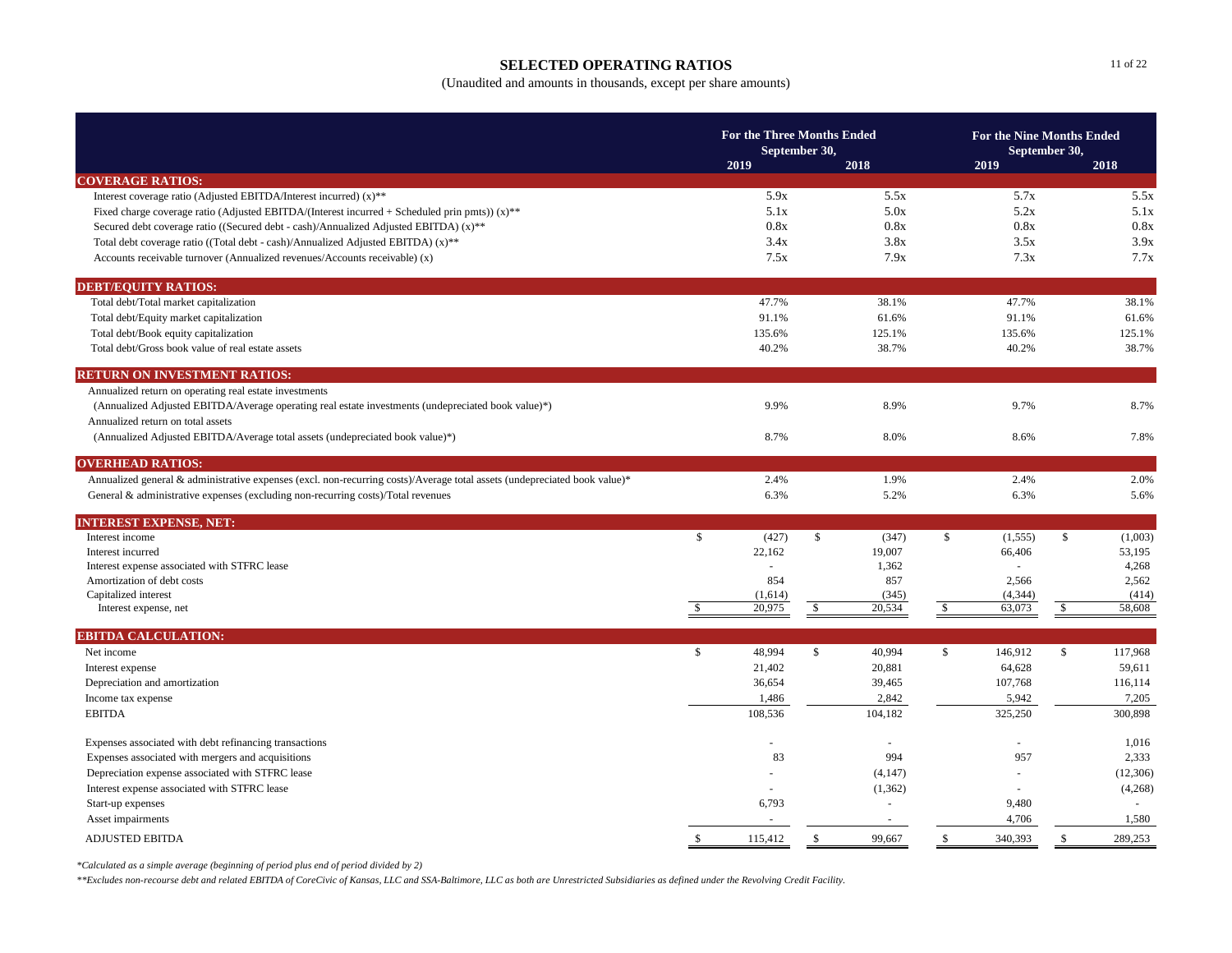|                               |        | <b>CONTRACT RETENTION</b> |       |        |                 |              |
|-------------------------------|--------|---------------------------|-------|--------|-----------------|--------------|
|                               | 2015   | 2016                      | 2017  | 2018   | <b>YTD 2019</b> | <b>TOTAL</b> |
| <b>OWNED AND CONTROLLED:</b>  |        |                           |       |        |                 |              |
| # of Contracts up for Renewal | 29     | 42                        | 42    | 40     | 32              | 185          |
| # of Contracts Retained       | 26     | 39                        | 40    | 39     | 29              | 173          |
| <b>Retention Rate</b>         | 89.7%  | 92.9%                     | 95.2% | 97.5%  | 90.6%           | 93.5%        |
| <b>MANAGED ONLY:</b>          |        |                           |       |        |                 |              |
| # of Contracts up for Renewal | 10     | $\overline{4}$            | 8     | 3      | 3               | 28           |
| # of Contracts Retained       | 10     | $\overline{4}$            | 4     | 3      | 3               | 24           |
| <b>Retention Rate</b>         | 100.0% | 100.0%                    | 50.0% | 100.0% | 100.0%          | 85.7%        |
| <b>TOTAL RETENTION RATE</b>   | 92.3%  | 93.5%                     | 88.0% | 97.7%  | 91.4%           | 92.5%        |

### **TOP TEN PARTNERS**

**Percentage of Revenue for the Nine Months Ended September 30, 2019**

(Revenue Percentages and Amounts are Inclusive of all Contracts with Respective Partners)



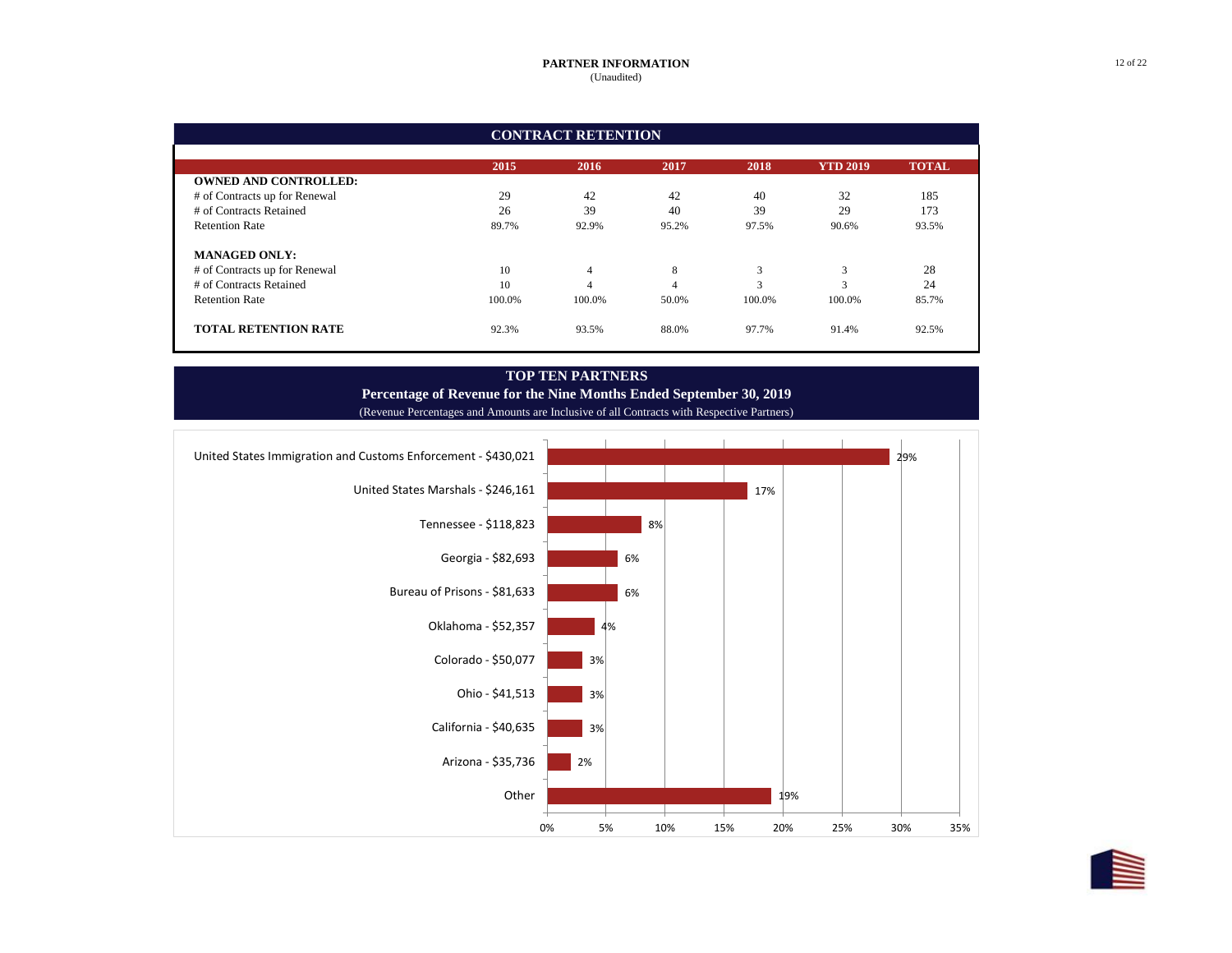# FACILITY PORTFOLIO 13 of 22

| <b>Facility Name</b>                                               | Year<br>Constructed/<br>Acquired $(A)$ | <b>Primary Customer</b>  | <b>Design</b><br>Capacity $(B)$ | <b>Security Level</b> | Facility<br>Type (C) | <b>Term</b>              | <b>Remaining</b><br><b>Renewal</b><br><b>Options</b> (D) | <b>Compensated</b><br>Occupancy %<br>for the Quarter<br>ended 9/30/19 |
|--------------------------------------------------------------------|----------------------------------------|--------------------------|---------------------------------|-----------------------|----------------------|--------------------------|----------------------------------------------------------|-----------------------------------------------------------------------|
| <b>CoreCivic Safety Facilities:</b>                                |                                        |                          |                                 |                       |                      |                          |                                                          |                                                                       |
| <b>Safety- Owned and Managed:</b>                                  |                                        |                          |                                 |                       |                      |                          |                                                          |                                                                       |
| Central Arizona Florence Correctional Complex<br>Florence, Arizona | 1994, 1998, 1999, 2004                 | <b>USMS</b>              | 4,128                           | Multi                 | Detention            | Sep-23                   | $(1)$ 5 year                                             | 108.10%                                                               |
| <b>Eloy Detention Center</b><br>Eloy, Arizona                      | 1995, 1996                             | ICE                      | 1,500                           | Medium                | Detention            | Indefinite               | $\overline{\phantom{a}}$                                 | 98.41%                                                                |
| La Palma Correctional Center<br>Eloy, Arizona                      | 2008                                   | ICE                      | 3,060                           | Multi                 | Detention            | Indefinite               | $\overline{\phantom{a}}$                                 | 88.04%                                                                |
| Red Rock Correctional Center (E)<br>Eloy, Arizona                  | 2006, 2016                             | State of Arizona         | 2,024                           | Medium                | Correctional         | $Jul-26$                 | $(2)$ 5 year                                             | 97.37%                                                                |
| <b>Saguaro Correctional Facility</b><br>Eloy, Arizona              | 2007                                   | State of Hawaii          | 1,896                           | Multi                 | Correctional         | $Jun-20$                 | $(1)$ 1 year                                             | 82.39%                                                                |
| Leo Chesney Correctional Center<br>Live Oak, California            | 1989                                   | $\overline{\phantom{a}}$ | 240                             | $\sim$                |                      |                          |                                                          | 0.00%                                                                 |
| <b>Otay Mesa Detention Center</b><br>San Diego, California         | 2015                                   | ICE                      | 1,994                           | Minimum/<br>Medium    | Detention            | $Jun-20$                 | $(1)$ 3 year                                             | 97.28%                                                                |
| <b>Bent County Correctional Facility</b><br>Las Animas, Colorado   | 1992, 1997, 2008                       | State of Colorado        | 1,420                           | Medium                | Correctional         | $Jun-20$                 | $\overline{\phantom{a}}$                                 | 97.00%                                                                |
| Crowley County Correctional Facility<br>Olney Springs, Colorado    | 2003, 2004                             | State of Colorado        | 1,794                           | Medium                | Correctional         | $Jun-20$                 |                                                          | 99.14%                                                                |
| Huerfano County Correctional Center<br>Walsenburg, Colorado        | 1997                                   |                          | 752                             | Medium                | Correctional         | $\overline{\phantom{a}}$ |                                                          | 0.00%                                                                 |
| Kit Carson Correctional Center<br>Burlington, Colorado             | 1998, 2008                             |                          | 1,488                           | Medium                | Correctional         | $\overline{\phantom{a}}$ |                                                          | 0.00%                                                                 |
| Coffee Correctional Facility (F)<br>Nicholls, Georgia              | 1998, 1999, 2010                       | State of Georgia         | 2,312                           | Medium                | Correctional         | $Jun-20$                 | $(14)$ 1 year                                            | 113.65%                                                               |
| Jenkins Correctional Center (F)<br>Millen, Georgia                 | 2012                                   | State of Georgia         | 1,124                           | Medium                | Correctional         | $Jun-20$                 | $(15)$ 1 year                                            | 101.53%                                                               |
| McRae Correctional Facility<br>McRae, Georgia                      | 2000, 2002, 2012                       | <b>BOP</b>               | 1,978                           | Medium                | Correctional         | $Nov-20$                 | $(1)$ 2 year                                             | 82.56%                                                                |
| <b>Stewart Detention Center</b><br>Lumpkin, Georgia                | 2004                                   | ICE                      | 1,752                           | Medium                | Detention            | Indefinite               |                                                          | 110.19%                                                               |
| Wheeler Correctional Facility (F)<br>Alamo, Georgia                | 1998, 1999, 2010                       | State of Georgia         | 2,312                           | Medium                | Correctional         | $Jun-20$                 | $(14)$ 1 year                                            | 113.63%                                                               |
| Leavenworth Detention Center<br>Leavenworth, Kansas                | 1992, 2000, 2004,<br>2008              | <b>USMS</b>              | 1,033                           | Maximum               | Detention            | Dec-21                   | $(1)$ 5 year                                             | 85.05%                                                                |



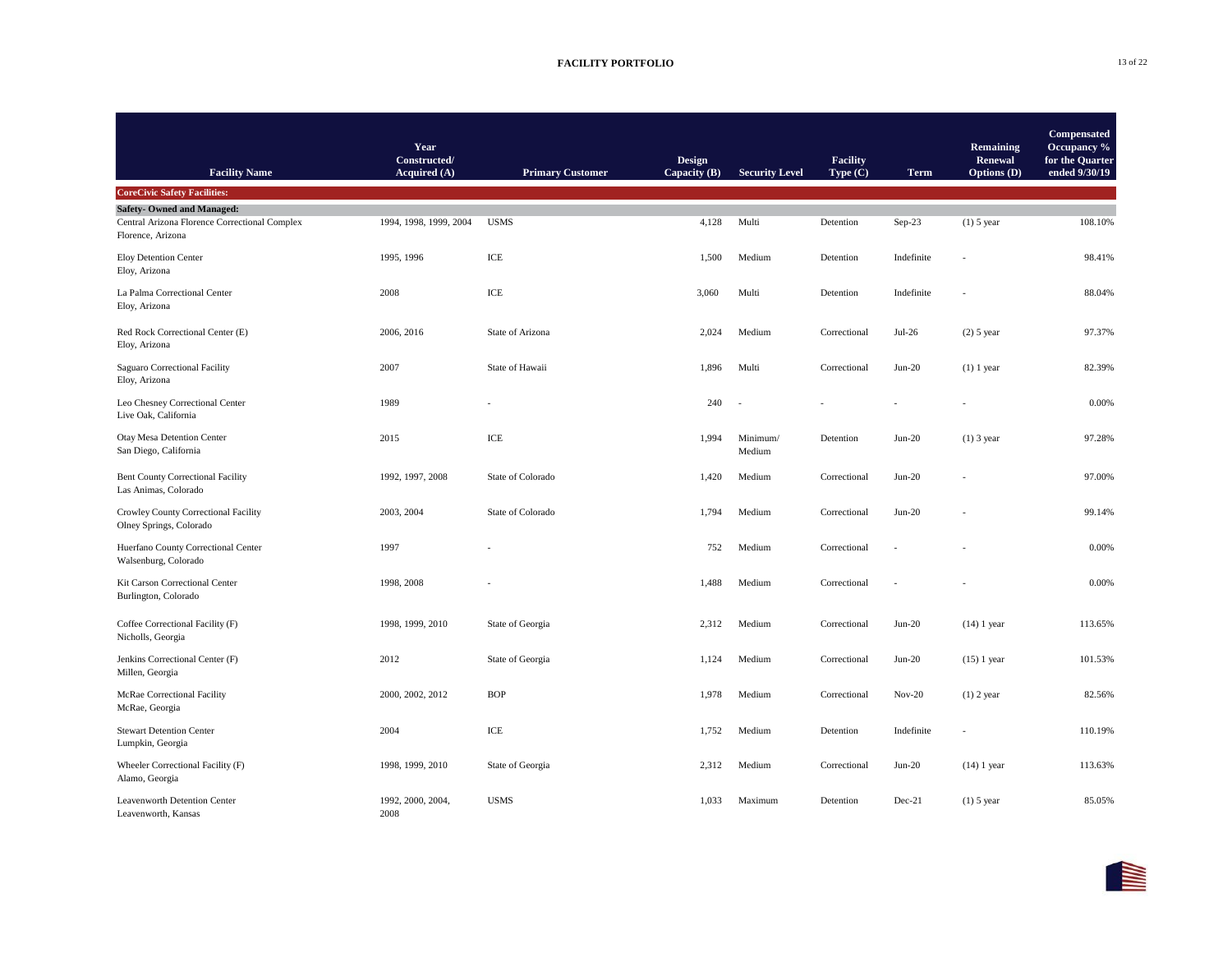# FACILITY PORTFOLIO 14 of 22

| <b>Facility Name</b>                                                   | Year<br>Constructed/<br><b>Acquired</b> (A) | <b>Primary Customer</b>              | <b>Design</b><br>Capacity $(B)$ | <b>Security Level</b> | <b>Facility</b><br>Type (C) | <b>Term</b>              | <b>Remaining</b><br><b>Renewal</b><br><b>Options</b> (D) | <b>Compensated</b><br>Occupancy %<br>for the Quarter<br>ended 9/30/19 |
|------------------------------------------------------------------------|---------------------------------------------|--------------------------------------|---------------------------------|-----------------------|-----------------------------|--------------------------|----------------------------------------------------------|-----------------------------------------------------------------------|
| Lee Adjustment Center<br>Beattyville, Kentucky                         | 1998                                        | Commonwealth of Kentucky             | 816                             | Multi                 | Correctional                | $Jun-20$                 | $(1)$ 1 year                                             | 103.08%                                                               |
| Marion Adjustment Center<br>St. Mary, Kentucky                         | 1998                                        | $\overline{\phantom{a}}$             | 826                             | Minimum/<br>Medium    | Correctional                |                          |                                                          | 0.00%                                                                 |
| Southeast Kentucky Correctional Facility (G)<br>Wheelwright, Kentucky  | 1998                                        | $\overline{\phantom{a}}$             | 656                             | Minimum/<br>Medium    | Correctional                | $\overline{\phantom{a}}$ |                                                          | 0.00%                                                                 |
| Prairie Correctional Facility<br>Appleton, Minnesota                   | 1991                                        | $\overline{\phantom{a}}$             | 1,600                           | Medium                | Correctional                | $\overline{\phantom{a}}$ |                                                          | 0.00%                                                                 |
| <b>Adams County Correctional Center</b><br>Adams County, Mississippi   | 2008                                        | ICE                                  | 2,232                           | Medium                | Correctional                | Aug- $24$                | Indefinite                                               | 75.90%                                                                |
| Tallahatchie County Correctional Facility (H)<br>Tutwiler, Mississippi | 2000, 2007, 2008                            | <b>USMS</b>                          | 2,672                           | Multi                 | Correctional                | $Jun-20$                 | Indefinite                                               | 80.50%                                                                |
| Crossroads Correctional Center (I)<br>Shelby, Montana                  | 1999                                        | State of Montana                     | 664                             | Multi                 | Correctional                | $Jun-21$                 | $(1)$ 2 year                                             | 104.37%                                                               |
| Nevada Southern Detention Center<br>Pahrump, Nevada                    | 2010                                        | <b>USMS</b>                          | 1,072                           | Medium                | Detention                   | Sep-20                   | $(2)$ 5 year                                             | 90.91%                                                                |
| <b>Elizabeth Detention Center</b><br>Elizabeth, New Jersey             | 1963                                        | ICE                                  | 300                             | Minimum               | Detention                   | Aug- $20$                | $(1)$ 1 year                                             | 96.61%                                                                |
| Cibola County Corrections Center<br>Milan, New Mexico                  | 1994, 1999                                  | <b>USMS</b>                          | 1,129                           | Medium                | Detention                   | Indefinite               |                                                          | 81.45%                                                                |
| Northwest New Mexico Correctional Center<br>Grants, New Mexico         | 1989, 2000                                  | <b>State of New Mexico</b>           | 596                             | Multi                 | Correctional                | $Jun-20$                 | $\overline{\phantom{a}}$                                 | 117.52%                                                               |
| <b>Torrance County Detention Facility</b><br>Estancia, New Mexico      | 1990, 1997                                  | $\ensuremath{\textup{\textbf{ICE}}}$ | 910                             | Multi                 | Detention                   | May-24                   | Indefinite                                               | 20.03%                                                                |
| Lake Erie Correctional Institution (J)<br>Conneaut, Ohio               | 2011                                        | State of Ohio                        | 1,798                           | Medium                | Correctional                | $Jun-32$                 | Indefinite                                               | 98.24%                                                                |
| Northeast Ohio Correctional Center<br>Youngstown, Ohio                 | 1997                                        | State of Ohio                        | 2,016                           | Medium                | Correctional                | $Jun-32$                 | Indefinite                                               | 94.28%                                                                |
| Cimarron Correctional Facility (K)<br>Cushing, Oklahoma                | 1997, 2008                                  | State of Oklahoma                    | 1,692                           | Multi                 | Correctional                | $Jun-20$                 |                                                          | 96.62%                                                                |
| Davis Correctional Facility (K)<br>Holdenville, Oklahoma               | 1996, 2008                                  | State of Oklahoma                    | 1,670                           | Multi                 | Correctional                | $Jun-20$                 | $\overline{\phantom{a}}$                                 | 98.97%                                                                |
| Diamondback Correctional Facility<br>Watonga, Oklahoma                 | 1998, 2000                                  | $\overline{\phantom{a}}$             | 2,160                           | Multi                 | Correctional                | $\overline{\phantom{a}}$ |                                                          | 0.00%                                                                 |
| <b>Shelby Training Center</b><br>Memphis, Tennessee                    | 1986, 1995                                  | $\overline{\phantom{a}}$             | 200                             | $\sim$ $-$            |                             |                          |                                                          | 0.00%                                                                 |



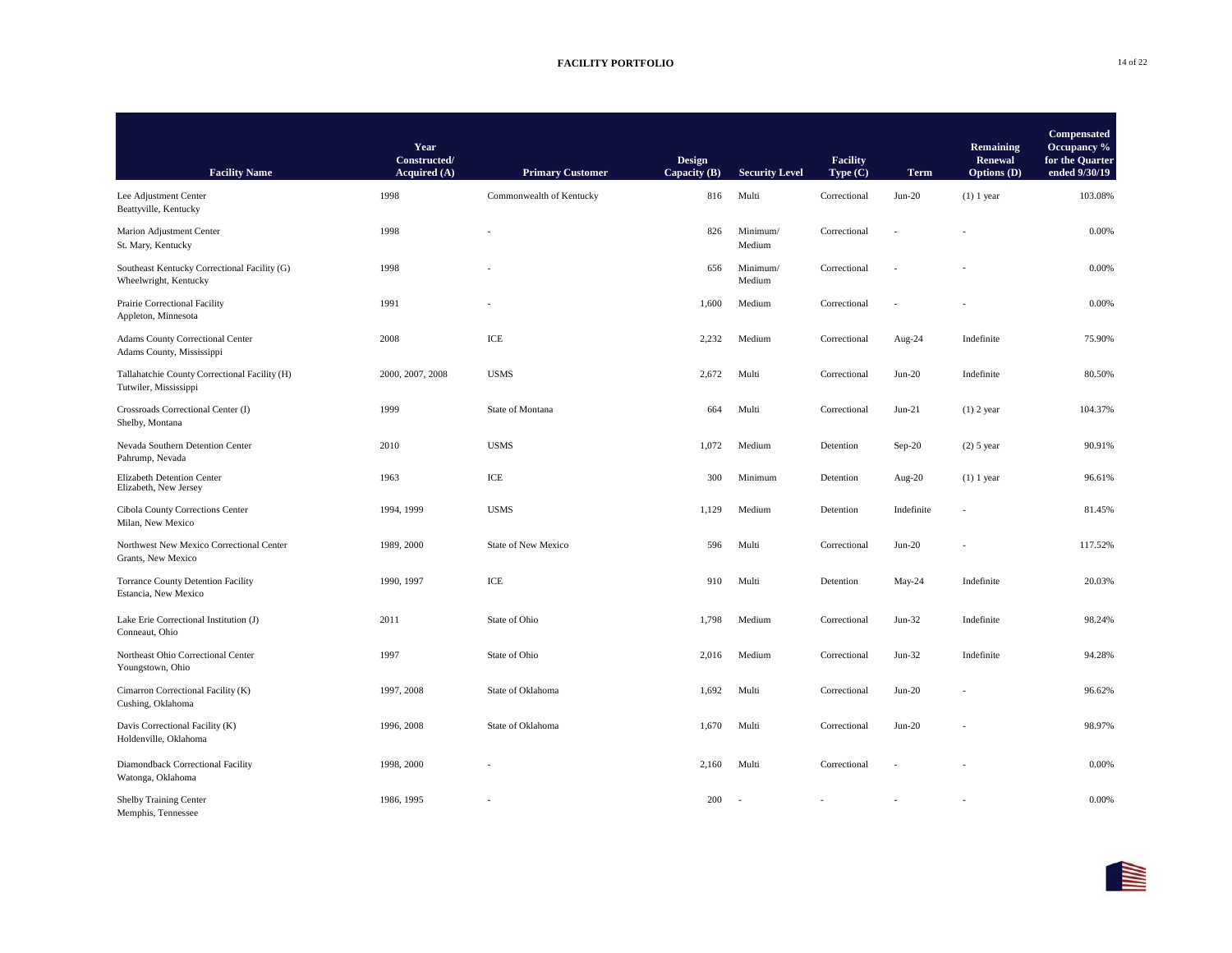# FACILITY PORTFOLIO 15 of 22

| <b>Facility Name</b>                                                 | Year<br>Constructed/<br><b>Acquired</b> (A) | <b>Primary Customer</b>              | <b>Design</b><br>Capacity $(B)$ | <b>Security Level</b>    | Facility<br><b>Type</b> $(C)$ | <b>Term</b> | <b>Remaining</b><br><b>Renewal</b><br><b>Options</b> (D) | <b>Compensated</b><br><b>Occupancy</b> %<br>for the Quarter<br>ended 9/30/19 |
|----------------------------------------------------------------------|---------------------------------------------|--------------------------------------|---------------------------------|--------------------------|-------------------------------|-------------|----------------------------------------------------------|------------------------------------------------------------------------------|
| <b>Trousdale Turner Correctional Center</b><br>Hartsville, Tennessee | 2015                                        | <b>State of Tennessee</b>            | 2,552                           | Multi                    | Correctional                  | $Jan-21$    | $\overline{\phantom{0}}$                                 | 97.63%                                                                       |
| West Tennessee Detention Facility<br>Mason, Tennessee                | 1990, 1996                                  | <b>USMS</b>                          | 600                             | Multi                    | Detention                     | $Sep-21$    | $(4)$ 2 year                                             | 86.94%                                                                       |
| Whiteville Correctional Facility (L)<br>Whiteville, Tennessee        | 1998                                        | <b>State of Tennessee</b>            | 1,536                           | Medium                   | Correctional                  | $Jun-21$    |                                                          | 97.50%                                                                       |
| <b>Eden Detention Center</b><br>Eden, Texas                          | 1995                                        | <b>USMS</b>                          | 1,422                           | Medium                   | Detention                     | Indefinite  | $\overline{\phantom{0}}$                                 | 30.07%                                                                       |
| <b>Houston Processing Center</b><br>Houston, Texas                   | 1984, 2005                                  | ICE                                  | 1,000                           | Medium                   | Detention                     | $Dec-19$    | $(3) 1$ month                                            | 90.12%                                                                       |
| Laredo Processing Center<br>Laredo, Texas                            | 1985, 1990                                  | ICE                                  | 258                             | Minimum/<br>Medium       | Detention                     | $Jul-23$    | Indefinite                                               | 138.62%                                                                      |
| South Texas Family Residential Center<br>Dilley, Texas               | 2014                                        | ICE                                  | 2,400                           | $\overline{\phantom{a}}$ | Residential                   | Sep-21      | $\overline{\phantom{a}}$                                 | 100.00%                                                                      |
| T. Don Hutto Residential Center<br>Taylor, Texas                     | 1997                                        | ICE                                  | 512                             | Medium                   | Detention                     | $Jan-20$    |                                                          | 94.89%                                                                       |
| Webb County Detention Center<br>Laredo, Texas                        | 1998                                        | $\ensuremath{\textup{\textbf{ICE}}}$ | 480                             | Medium                   | Detention                     | Feb-23      |                                                          | 91.50%                                                                       |
| <b>Safety-Managed Only:</b>                                          |                                             |                                      |                                 |                          |                               |             |                                                          |                                                                              |
| <b>Citrus County Detention Facility</b><br>Lecanto, Florida          | 1992, 2007                                  | Citrus County, FL                    | 760                             | Multi                    | Detention                     | Sep-20      | Indefinite                                               | 89.30%                                                                       |
| Lake City Correctional Facility<br>Lake City, Florida                | 1997, 2005                                  | State of Florida                     | 893                             | Medium                   | Correctional                  | $Jun-20$    | Indefinite                                               | 96.79%                                                                       |
| Marion County Jail<br>Indianapolis, Indiana                          | 1997, 2005                                  | Marion County, IN                    | 1,030                           | Multi                    | Detention                     | Dec-27      |                                                          | 119.71%                                                                      |
| Hardeman County Correctional Facility<br>Whiteville, Tennessee       | 1997                                        | <b>State of Tennessee</b>            | 2,016                           | Medium                   | Correctional                  | $Jun-24$    |                                                          | 97.43%                                                                       |
| Metro-Davidson County Detention Facility<br>Nashville, Tennessee     | 1992, 1995, 2011                            | Davidson County, TN                  | 1,348                           | Multi                    | Detention                     | $Jan-20$    |                                                          | 62.99%                                                                       |
| <b>Silverdale Facilities</b><br>Chattanooga, Tennessee               | 1985, 1997, 1998,<br>2005, 2008             | Hamilton County, TN                  | 1,046                           | Multi                    | Detention                     | Sep-21      | $(4)$ 4 year                                             | 97.43%                                                                       |
| South Central Correctional Center<br>Clifton, Tennessee              | 1992, 1994, 1995,<br>2005                   | <b>State of Tennessee</b>            | 1,676                           | Medium                   | Correctional                  | $Jun-20$    |                                                          | 95.65%                                                                       |

Total design capacity for CoreCivic Safety Facilities (51 Facilities) 73,345 83.4%

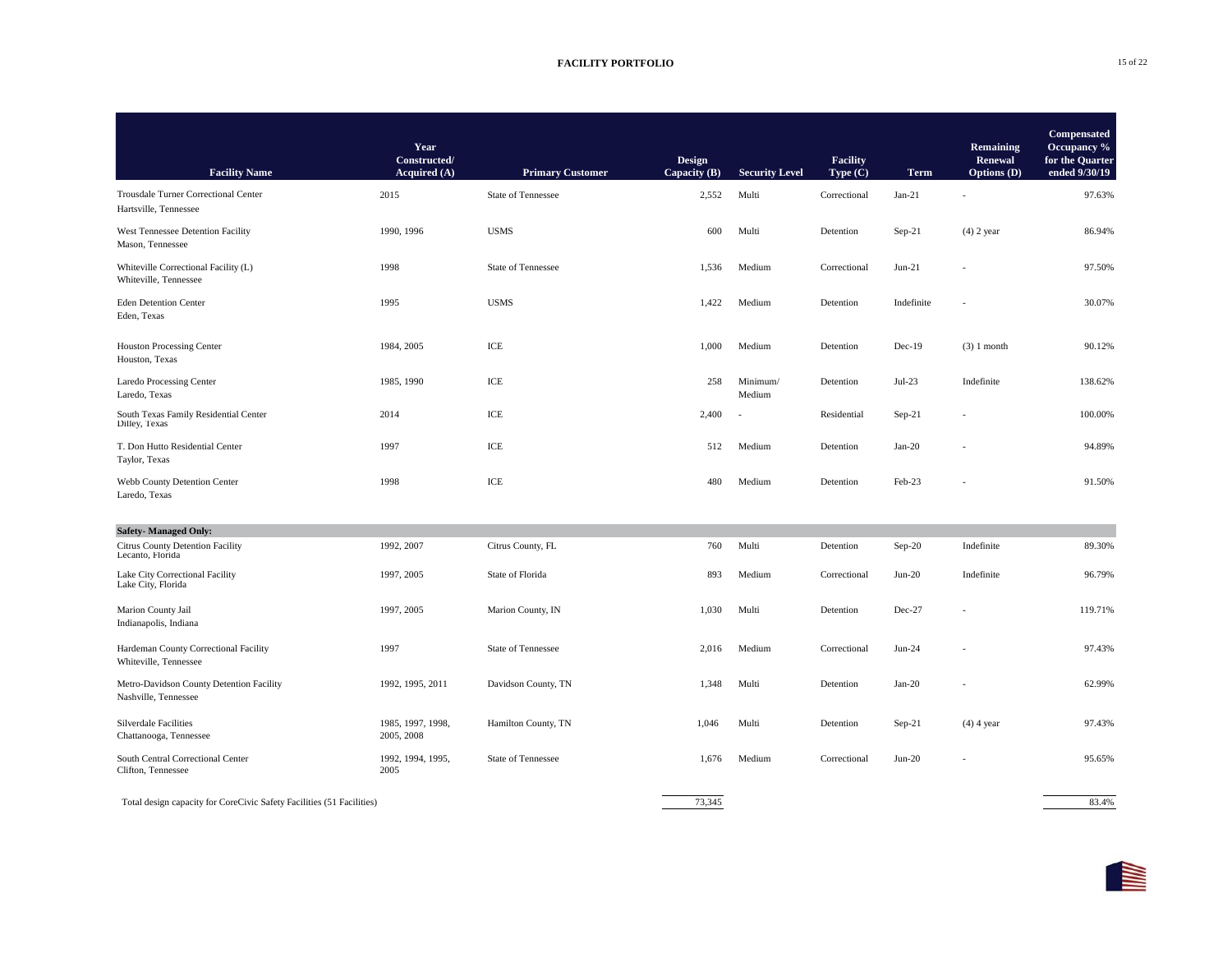# FACILITY PORTFOLIO 16 of 22

| <b>Facility Name</b>                                                 | Year<br>Constructed/<br><b>Acquired (A)</b> | <b>Primary Customer</b>  | <b>Design</b><br>Capacity $(B)$ | <b>Security Level</b> | <b>Facility</b><br><b>Type</b> $(C)$ | <b>Term</b>              | <b>Remaining</b><br>Renewal<br><b>Options (D)</b> | <b>Compensated</b><br>Occupancy %<br>for the Quarter<br>ended 9/30/19 |
|----------------------------------------------------------------------|---------------------------------------------|--------------------------|---------------------------------|-----------------------|--------------------------------------|--------------------------|---------------------------------------------------|-----------------------------------------------------------------------|
| <b>CoreCivic Community Facilities:</b>                               |                                             |                          |                                 |                       |                                      |                          |                                                   |                                                                       |
| <b>Oracle Transitional Center</b><br>Tucson, Arizona                 | 2017                                        | $\overline{\phantom{a}}$ | 92                              | $\sim$ $-$            | Community<br>Corrections             | $\overline{\phantom{a}}$ |                                                   | 19.85%                                                                |
| <b>CAI Boston Avenue</b><br>San Diego, California                    | 2013                                        | State of California      | 120                             | $\sim$                | Community<br>Corrections             | $Jun-20$                 | $(2)$ 1 year                                      | 91.26%                                                                |
| CAI Ocean View<br>San Diego, California                              | 2013                                        | <b>BOP</b>               | 483                             | $\sim$ $-$            | Community<br>Corrections             | $May-20$                 | $(1)$ 1 year                                      | 104.34%                                                               |
| <b>Adams County Opportunity Center</b><br>Henderson, Colorado        | 2017                                        | <b>Adams County</b>      | 184                             | $\sim$ $-$            | Community<br>Corrections             | $Jun-20$                 |                                                   | 97.44%                                                                |
| <b>Adams Transitional Center</b><br>Denver, Colorado                 | 2017                                        | <b>Adams County</b>      | 102                             | $\sim$                | Community<br>Corrections             | $Jun-20$                 | $\overline{\phantom{0}}$                          | 98.33%                                                                |
| Arapahoe Community Treatment Center<br>Englewood, Colorado           | 2017                                        | Arapahoe County          | 135                             | $\sim$ $-$            | Community<br>Corrections             | $Jun-20$                 | $\overline{\phantom{a}}$                          | 86.34%                                                                |
| <b>Boulder Community Treatment Center</b><br>Boulder, Colorado       | 2016                                        | <b>Boulder County</b>    | 69                              | $\sim$                | Community<br>Corrections             | $Dec-19$                 |                                                   | 95.87%                                                                |
| <b>Centennial Community Transition Center</b><br>Englewood, Colorado | 2016                                        | Arapahoe County          | $107 -$                         |                       | Community<br>Corrections             | $Jun-20$                 | $\sim$                                            | 91.79%                                                                |
| <b>Columbine Facility</b><br>Denver, Colorado                        | 2016                                        | Denver County            | $60 -$                          |                       | Community<br>Corrections             | $Jun-20$                 |                                                   | 93.19%                                                                |
| <b>Commerce Transitional Center</b><br>Commerce City, Colorado       | 2017                                        | <b>Adams County</b>      | 136                             | $\sim$ $\sim$         | Community<br>Corrections             | $Jun-20$                 | $\overline{\phantom{0}}$                          | 97.35%                                                                |
| Dahlia Facility<br>Denver, Colorado                                  | 2016                                        | Denver County            | 120                             | $\sim$ $-$            | Community<br>Corrections             | $Jun-20$                 | $\overline{\phantom{0}}$                          | 90.79%                                                                |
| Fox Facility and Training Center<br>Denver, Colorado                 | 2016                                        | Denver County            | 90 -                            |                       | Community<br>Corrections             | $Jun-20$                 |                                                   | 75.92%                                                                |

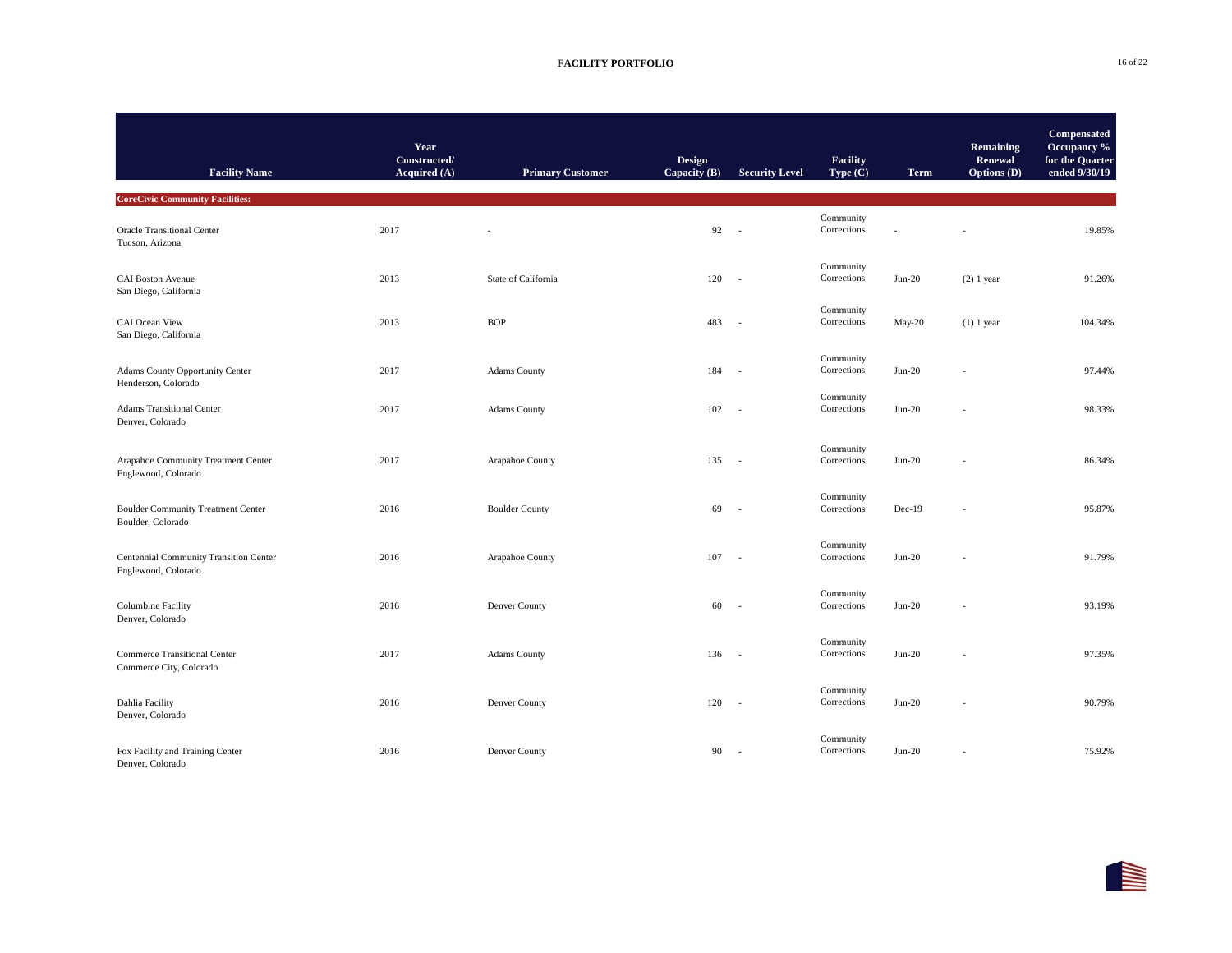# **FACILITY PORTFOLIO** 17 of 22

| <b>Facility Name</b>                                             | Year<br>Constructed/<br>Acquired $(A)$ | <b>Primary Customer</b>  | <b>Design</b><br>Capacity (B) | <b>Security Level</b> | Facility<br><b>Type</b> $(C)$ | <b>Term</b> | <b>Remaining</b><br><b>Renewal</b><br><b>Options (D)</b> | <b>Compensated</b><br>Occupancy %<br>for the Quarter<br>ended 9/30/19 |
|------------------------------------------------------------------|----------------------------------------|--------------------------|-------------------------------|-----------------------|-------------------------------|-------------|----------------------------------------------------------|-----------------------------------------------------------------------|
| <b>Longmont Community Treatment Center</b><br>Longmont, Colorado | 2016                                   | <b>Boulder County</b>    | 69                            | $\sim$ $-$            | Community<br>Corrections      | Dec-19      | $\overline{\phantom{a}}$                                 | 99.24%                                                                |
| <b>Ulster Facility</b><br>Denver, Colorado                       | 2016                                   | Denver County            | 90                            | $\sim$ $-$            | Community<br>Corrections      | $Jun-20$    | $\sim$                                                   | 83.79%                                                                |
| South Raleigh Reentry Center<br>Raleigh, North Carolina          | 2019                                   | <b>BOP</b>               | 60                            | $\sim$                | Community<br>Corrections      | $Jan-20$    | $\overline{\phantom{a}}$                                 | 84.47%                                                                |
| <b>Carver Transitional Center</b><br>Oklahoma City, Oklahoma     | 2015                                   | State of Oklahoma        | 494                           | $\sim$ $-$            | Community<br>Corrections      | $Jun-20$    | $(2)$ 1 year                                             | 36.42%                                                                |
| Oklahoma City Transitional Center<br>Oklahoma City, Oklahoma     | 2017                                   | State of Oklahoma        | 200                           | $\sim$ $-$            | Community<br>Corrections      | $Jun-20$    | $(2)$ 1 year                                             | 94.65%                                                                |
| <b>Tulsa Transitional Center</b><br>Tulsa, Oklahoma              | 2015                                   | State of Oklahoma        | 390                           | $\sim$ $-$            | Community<br>Corrections      | $Jun-20$    | $(2)$ 1 year                                             | 72.37%                                                                |
| <b>Turley Residential Center</b><br>Tulsa, Oklahoma              | 2015                                   | $\overline{\phantom{a}}$ | 289                           | $\sim$                | Community<br>Corrections      |             | $\overline{\phantom{a}}$                                 | $0.00\%$                                                              |
| <b>Austin Residential Reentry Center</b><br>Del Valle, Texas     | 2015                                   | <b>BOP</b>               | $116 -$                       |                       | Community<br>Corrections      | Aug- $20$   | $(4)$ 1 year                                             | 54.82%                                                                |
| <b>Austin Transitional Center</b><br>Del Valle, Texas            | 2015                                   | <b>State of Texas</b>    | 460 -                         |                       | Community<br>Corrections      | Aug- $20$   | $\overline{\phantom{a}}$                                 | 86.98%                                                                |
| Corpus Christi Transitional Center<br>Corpus Christi, Texas      | 2015                                   | <b>State of Texas</b>    | 160                           | $\sim$ $-$            | Community<br>Corrections      | Aug-21      | $(3)$ 2 year                                             | 77.28%                                                                |
| <b>Dallas Transitional Center</b><br>Hutchins, Texas             | 2015                                   | <b>State of Texas</b>    | 300 -                         |                       | Community<br>Corrections      | Aug-20      | $\overline{\phantom{a}}$                                 | 89.57%                                                                |
| El Paso Multi-Use Facility<br>El Paso, Texas                     | 2015                                   | <b>State of Texas</b>    | 360 -                         |                       | Community<br>Corrections      | Aug-20      | $\overline{\phantom{a}}$                                 | 77.77%                                                                |

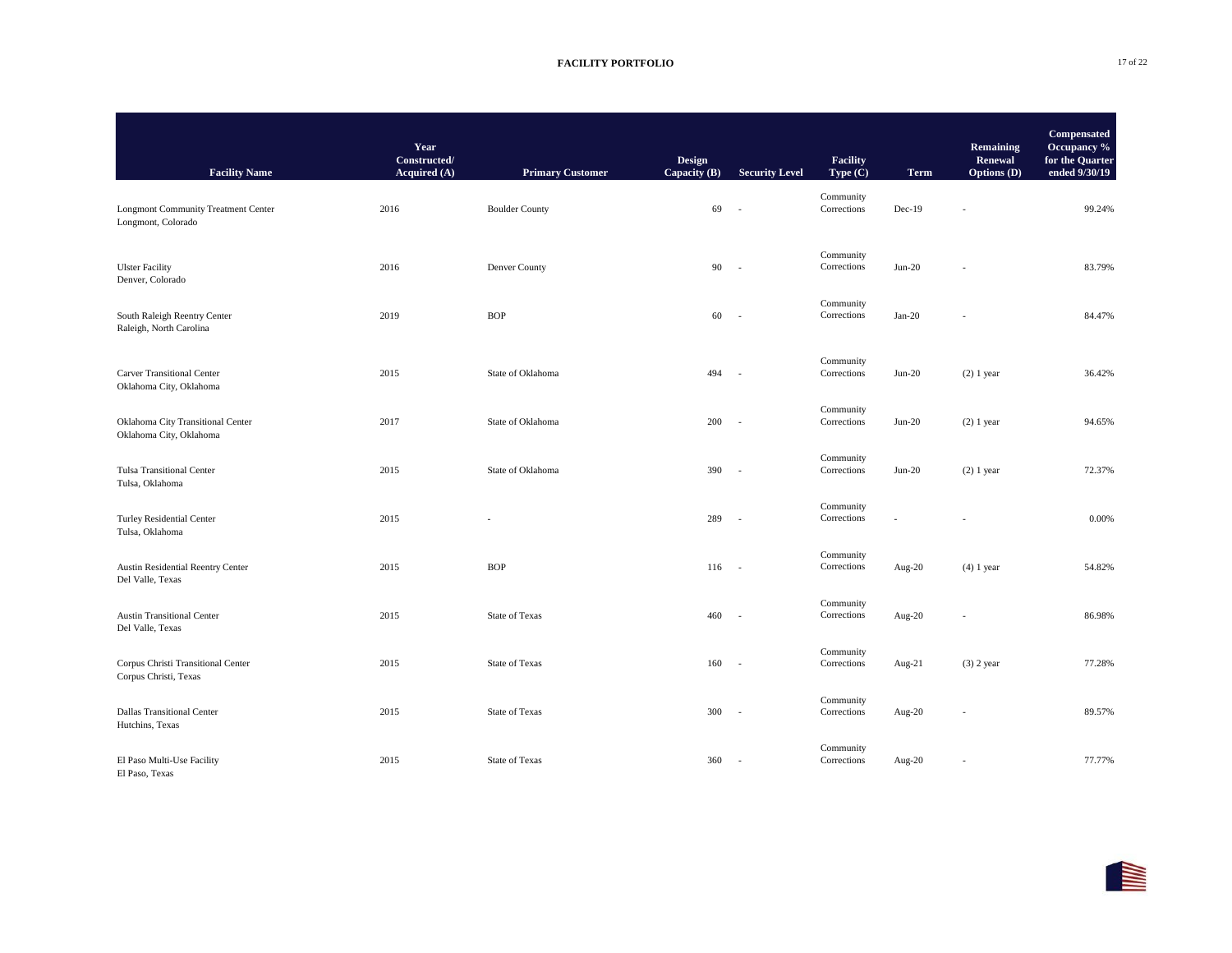# FACILITY PORTFOLIO 18 of 22

| <b>Facility Name</b>                                              | Year<br>Constructed/<br><b>Acquired</b> (A) | <b>Primary Customer</b> | <b>Design</b><br>Capacity (B) | <b>Security Level</b> | Facility<br><b>Type</b> $(C)$ | <b>Term</b> | Remaining<br><b>Renewal</b><br><b>Options (D)</b> | <b>Compensated</b><br>Occupancy %<br>for the Quarter<br>ended 9/30/19 |
|-------------------------------------------------------------------|---------------------------------------------|-------------------------|-------------------------------|-----------------------|-------------------------------|-------------|---------------------------------------------------|-----------------------------------------------------------------------|
| El Paso Transitional Center<br>El Paso, Texas                     | 2015                                        | State of Texas          | 224                           | $\sim$ $-$            | Community<br>Corrections      | Aug- $20$   | $\overline{\phantom{a}}$                          | 83.03%                                                                |
| Fort Worth Transitional Center<br>Fort Worth, Texas               | 2015                                        | <b>State of Texas</b>   | 248                           | $\sim$ $-$            | Community<br>Corrections      | Aug- $20$   | $\overline{\phantom{a}}$                          | 79.09%                                                                |
| <b>Cheyenne Transitional Center</b><br>Cheyenne, Wyoming          | 2015                                        | State of Wyoming        | 116                           | $\sim$ $-$            | Community<br>Corrections      | $Jun-20$    | $(2)$ 1 year                                      | 88.82%                                                                |
| Total design capacity for CoreCivic Community (27 Facilities)     |                                             |                         | 5,274                         |                       |                               |             |                                                   | 76.3%                                                                 |
| Total Design Capacity for all Facilities as of September 30, 2019 |                                             |                         | 78,619                        |                       |                               |             |                                                   | 82.9%                                                                 |
| <b>Less Idle Facilities (10 Facilities)</b>                       |                                             |                         | (8,303)                       |                       |                               |             |                                                   | 0.0%                                                                  |
| <b>Total Facilities, Excluding Idle Facilities</b>                |                                             |                         | 70,316                        |                       |                               |             |                                                   | 92.8%                                                                 |



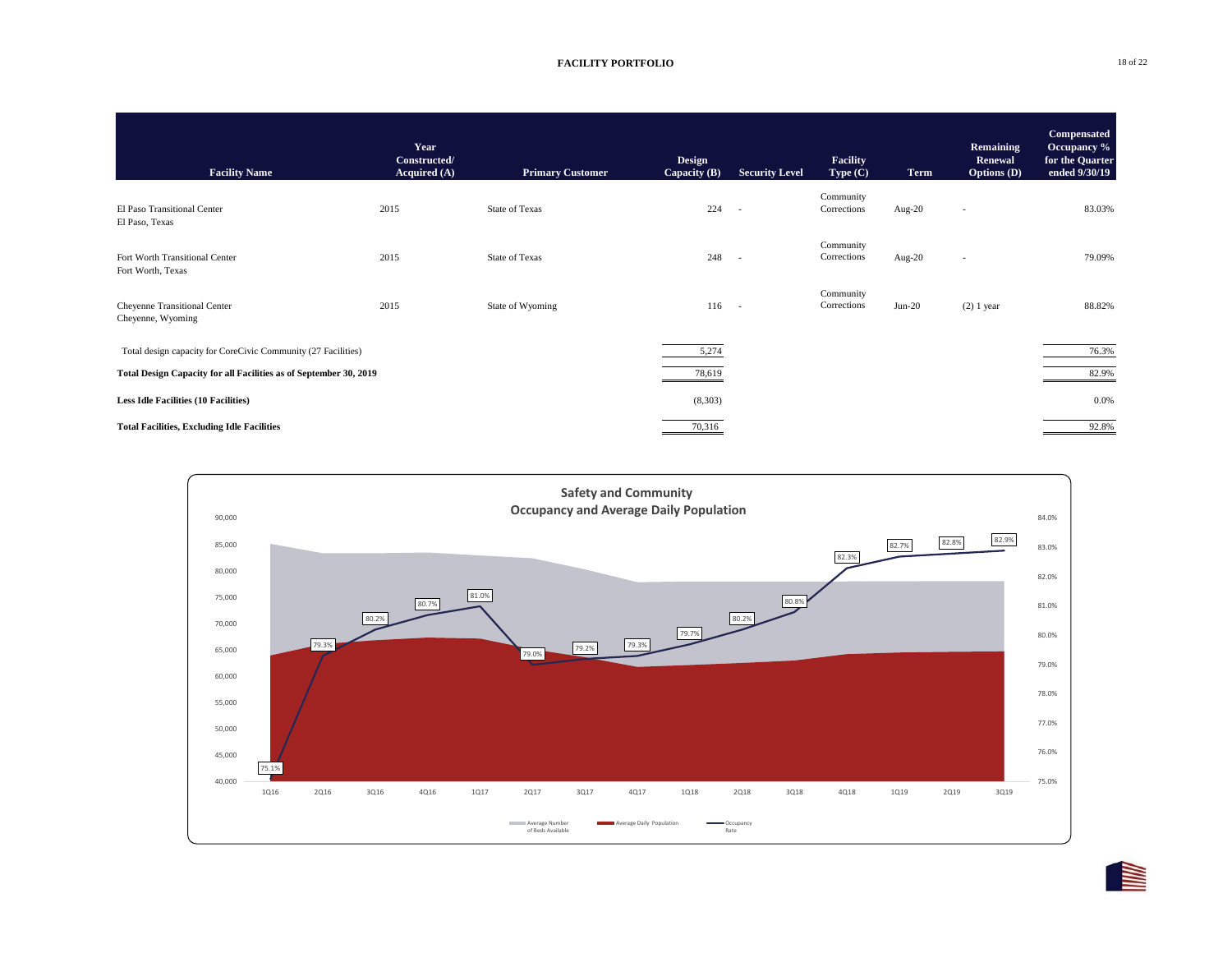# FACILITY PORTFOLIO 19 of 22

| <b>Property Name</b>                                                          | Year<br>Constructed/<br><b>Acquired (A)</b> | <b>Primary Customer</b>                                                   | <b>Design</b><br>Capacity $(B)$ | <b>Square Footage</b> | <b>Property</b><br>Type (C) | <b>Term</b> | <b>Remaining</b><br>Renewal<br><b>Options</b> ( <b>D</b> ) | Occupancy %<br>for the Quarter<br>ended 9/30/19 |
|-------------------------------------------------------------------------------|---------------------------------------------|---------------------------------------------------------------------------|---------------------------------|-----------------------|-----------------------------|-------------|------------------------------------------------------------|-------------------------------------------------|
| <b>CoreCivic Properties:</b>                                                  |                                             |                                                                           |                                 |                       |                             |             |                                                            |                                                 |
| ICE-Fayetteville<br>Fayetteville, Arkansas                                    | 2018                                        | GSA - U.S. Immigration and Customs<br>Enforcement                         | $\overline{\phantom{a}}$        | 5,000                 | Government-<br>Leased       | May-27      | NA                                                         | 100.00%                                         |
| SSA-Harrison<br>Harrison, Arkansas                                            | 2018                                        | GSA - Social Security Administration                                      | $\overline{\phantom{a}}$        | 11,000                | Government-<br>Leased       | Dec-22      | <b>NA</b>                                                  | 100.00%                                         |
| <b>SSA-Hot Springs</b><br>Hot Springs, Arkansas                               | 2018                                        | GSA - Social Security Administration                                      | $\overline{\phantom{a}}$        | 11,000                | Government-<br>Leased       | $Oct-25$    | NA                                                         | 100.00%                                         |
| California City Correctional Center<br>California City, California            | 1999                                        | State of California                                                       | 2,560                           | 522,000               | Correctional                | $Nov-20$    | Indefinite                                                 | 100.00%                                         |
| Long Beach Community Corrections Center<br>Long Beach, California             | 2016                                        | The GEO Group, Inc.                                                       | 112                             | 16,000                | Community<br>Corrections    | $Jun-20$    | $(1)$ 5 year                                               | 100.00%                                         |
| <b>Stockton Female Community Corrections Facility</b><br>Stockton, California | 2017                                        | WestCare California, Inc.                                                 | 100                             | 15,000                | Community<br>Corrections    | $Apr-21$    | $(1)$ 5 year                                               | 100.00%                                         |
| <b>Capital Commerce Center</b><br>Tallahassee, Florida                        | 2018                                        | State of Florida - Florida Dept. of<br>Business & Professional Regulation | $\overline{\phantom{a}}$        | 261,000               | Government-<br>Leased       | Oct-27      | $(2)$ 5 year                                               | 97.89%                                          |
| <b>Augusta Transitional Center</b><br>Augusta, Georgia                        | 2017                                        | Georgia Department of Corrections                                         | 230                             | 29,000                | Community<br>Corrections    | $Jun-20$    | $(3)$ 1 year                                               | 100.00%                                         |
| SSA-Milledgeville<br>Milledgeville, Georgia                                   | 2017                                        | GSA - Social Security Administration                                      |                                 | 9,000                 | Government-<br>Leased       | $Jan-20$    | NA                                                         | 100.00%                                         |
| SSA-Baltimore<br>Baltimore, Maryland                                          | 2018                                        | GSA - Social Security Administration                                      | $\overline{\phantom{a}}$        | 541,000               | Government-<br>Leased       | $Jan-34$    | NA                                                         | 100.00%                                         |
| MDHHS-Detroit<br>Detroit, Michigan                                            | 2019                                        | Michigan Department of Technology,<br>Management and Budget               | $\overline{\phantom{a}}$        | 37,000                | Government-<br>Leased       | $Jun-28$    | $(1)$ 6 year                                               | 100.00%                                         |
| SSA-Florissant<br>St Louis, Missouri                                          | 2018                                        | GSA - Social Security Administration                                      | $\overline{\phantom{a}}$        | 12,000                | Government-<br>Leased       | Apr-21      | NA                                                         | 100.00%                                         |

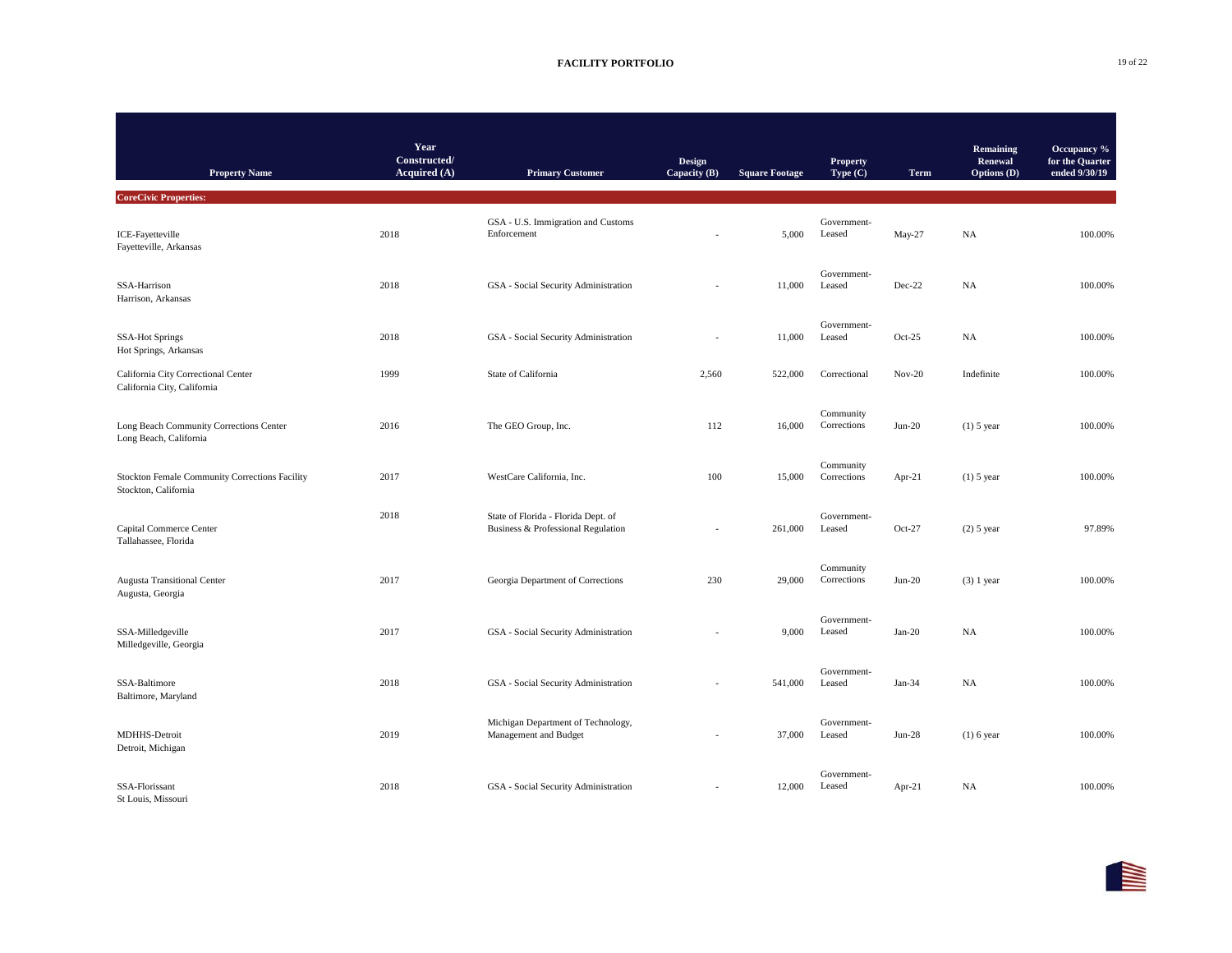# **FACILITY PORTFOLIO** 20 of 22

| <b>Property Name</b>                                                         | Year<br>Constructed/<br><b>Acquired (A)</b> | <b>Primary Customer</b>                             | <b>Design</b><br>Capacity $(B)$ | <b>Square Footage</b> | <b>Property</b><br>Type $(C)$ | <b>Term</b> | <b>Remaining</b><br>Renewal<br><b>Options</b> (D) | Occupancy %<br>for the Quarter<br>ended 9/30/19 |
|------------------------------------------------------------------------------|---------------------------------------------|-----------------------------------------------------|---------------------------------|-----------------------|-------------------------------|-------------|---------------------------------------------------|-------------------------------------------------|
| IRS-Greenville<br>Greenville, North Carolina                                 | 2017                                        | GSA - Internal Revenue Service                      | $\overline{\phantom{a}}$        | 13,000                | Government-<br>Leased         | Mar-24      | NA                                                | 90.83%                                          |
| SSA-Rockingham<br>Rockingham, North Carolina                                 | 2017                                        | GSA - Social Security Administration                | $\overline{\phantom{a}}$        | 8,000                 | Government-<br>Leased         | Mar-25      | NA                                                | 100.00%                                         |
| NARA-Dayton<br>Dayton, Ohio                                                  | 2018                                        | GSA - National Archives & Records<br>Administration | $\sim$                          | 217,000               | Government-<br>Leased         | $Jan-23$    | $(2)$ 10 year                                     | 100.00%                                         |
| North Fork Correctional Facility<br>Sayre, Oklahoma                          | 1998, 2007                                  | State of Oklahoma                                   | 2,400                           | 466,000               | Correctional                  | $Jul-21$    | Indefinite                                        | 100.00%                                         |
| SSA-McAlester<br>McAlester, Oklahoma                                         | 2018                                        | GSA - Social Security Administration                | $\overline{\phantom{a}}$        | 9,000                 | Government-<br>Leased         | May-21      | NA                                                | 100.00%                                         |
| SSA-Poteau<br>Poteau, Oklahoma                                               | 2018                                        | GSA - Social Security Administration                | $\overline{\phantom{a}}$        | 6,000                 | Government-<br>Leased         | Apr-22      | <b>NA</b>                                         | 100.00%                                         |
| <b>Broad Street Residential Reentry Center</b><br>Philadelphia, Pennsylvania | 2015                                        |                                                     | 150                             | 18,000                | Community<br>Corrections      |             | $\overline{\phantom{a}}$                          | 0.00%                                           |
| Roth Hall Residential Reentry Center<br>Philadelphia, Pennsylvania           | 2015                                        | $\overline{\phantom{a}}$                            | 136                             | 18,000                | Community<br>Corrections      |             | $\overline{\phantom{a}}$                          | $0.00\%$                                        |
| Walker Hall Residential Reentry Center<br>Philadelphia, Pennsylvania         | 2015                                        | $\overline{\phantom{a}}$                            | 144                             | 18,000                | Community<br>Corrections      |             | $\overline{\phantom{a}}$                          | 0.00%                                           |
| DHS-Chattanooga<br>Chattanooga, Tennessee                                    | 2018                                        | GSA - Department of Homeland<br>Security            |                                 | 5,000                 | Government-<br>Leased         | Apr-20      | <b>NA</b>                                         | 100.00%                                         |
| DHS-Knoxville<br>Knoxville, Tennessee                                        | 2018                                        | GSA - Department of Homeland<br>Security            | $\overline{\phantom{a}}$        | 5,000                 | Government-<br>Leased         | $Oct-19$    | <b>NA</b>                                         | 100.00%                                         |
| <b>SSA-Balch Springs</b><br><b>Balch Springs, Texas</b>                      | 2018                                        | GSA - Social Security Administration                |                                 | 16,000                | Government-<br>Leased         | $Nov-33$    | NA                                                | 100.00%                                         |

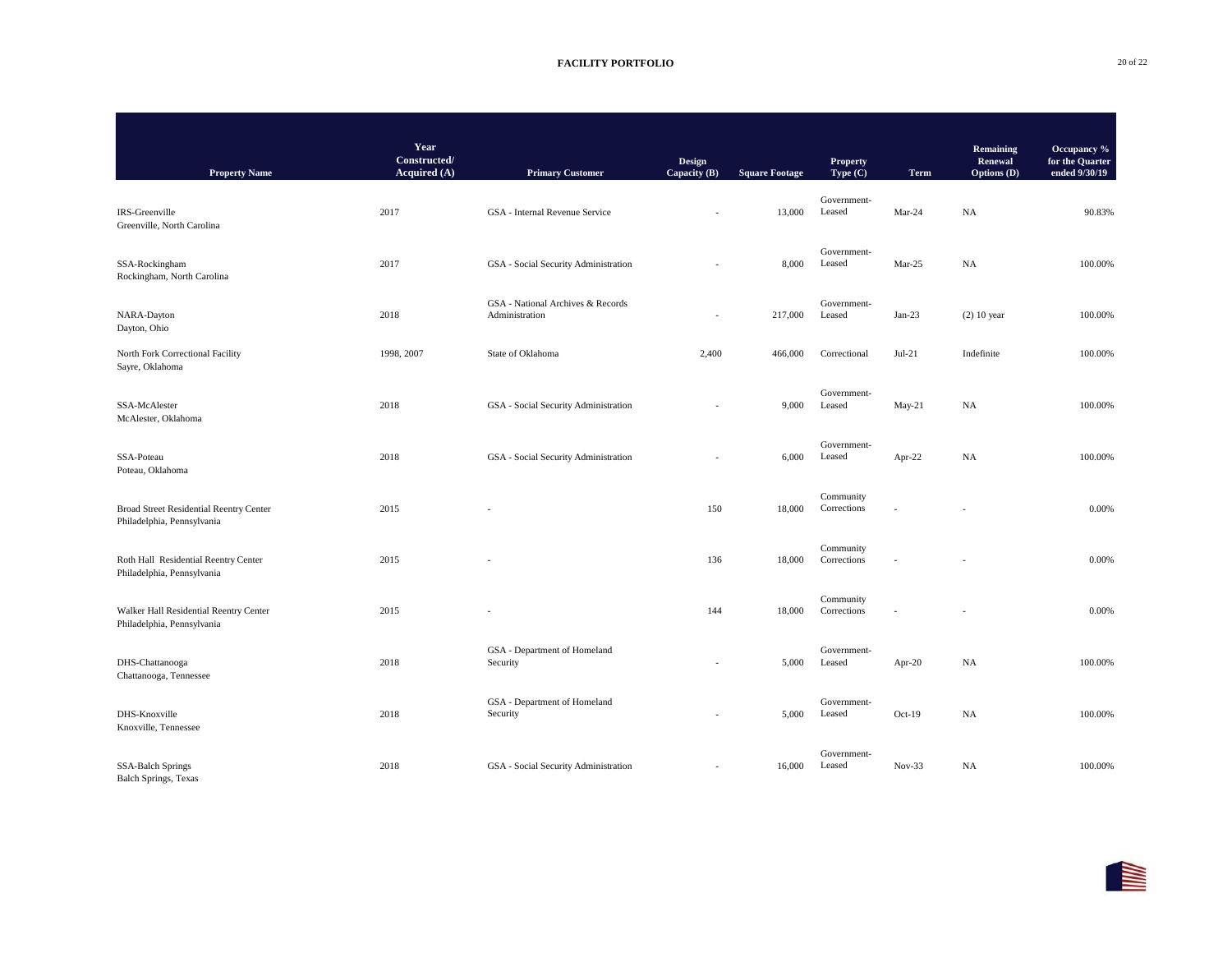# FACILITY PORTFOLIO 21 of 22

|                                 | <b>Property Name</b>                                                                 | Year<br>Constructed/<br><b>Acquired</b> (A) | <b>Primary Customer</b>              | <b>Design</b><br>Capacity (B) | <b>Square Footage</b> | <b>Property</b><br>Type (C) | <b>Term</b> | <b>Remaining</b><br><b>Renewal</b><br><b>Options</b> ( <b>D</b> ) | Occupancy %<br>for the Quarter<br>ended 9/30/19 |
|---------------------------------|--------------------------------------------------------------------------------------|---------------------------------------------|--------------------------------------|-------------------------------|-----------------------|-----------------------------|-------------|-------------------------------------------------------------------|-------------------------------------------------|
| SSA-Bryan<br>Bryan, Texas       |                                                                                      | 2018                                        | GSA - Social Security Administration | $\overline{\phantom{a}}$      | 10,000                | Government-<br>Leased       | $Mar-22$    | <b>NA</b>                                                         | 100.00%                                         |
| SSA-Denton<br>Denton, Texas     |                                                                                      | 2018                                        | GSA - Social Security Administration | $\overline{\phantom{a}}$      | 10,000                | Government-<br>Leased       | Jan-26      | <b>NA</b>                                                         | 100.00%                                         |
| SSA-Marshall<br>Marshall, Texas |                                                                                      | 2018                                        | GSA - Social Security Administration | $\sim$                        | 7,000                 | Government-<br>Leased       | Dec-28      | NA                                                                | 100.00%                                         |
|                                 | <b>Total Design Capacity and Square Footage of Leased Properties (27 Properties)</b> |                                             |                                      | 5,832                         | 2,295,000             |                             |             |                                                                   | 97.4%                                           |

| <b>Estimated Completion</b> | <b>Potential Customer(s)</b> | <b>Design</b><br>Capacity (B) | Project<br><b>Description</b>          | <b>Estimated</b><br>Total<br><b>Investment</b><br>(in millions) | <b>Spent</b><br>through<br>9/30/19<br>(in millions) | <b>Segment</b>              |
|-----------------------------|------------------------------|-------------------------------|----------------------------------------|-----------------------------------------------------------------|-----------------------------------------------------|-----------------------------|
| First quarter 2020          | State of Kansas              | 2,432                         | <b>New</b><br>Correctional<br>Facility | $$155.0 - $160.0$                                               | \$127.4                                             | <b>CoreCivic Properties</b> |
|                             |                              |                               |                                        |                                                                 |                                                     |                             |



# **Expansion and Development Projects:**